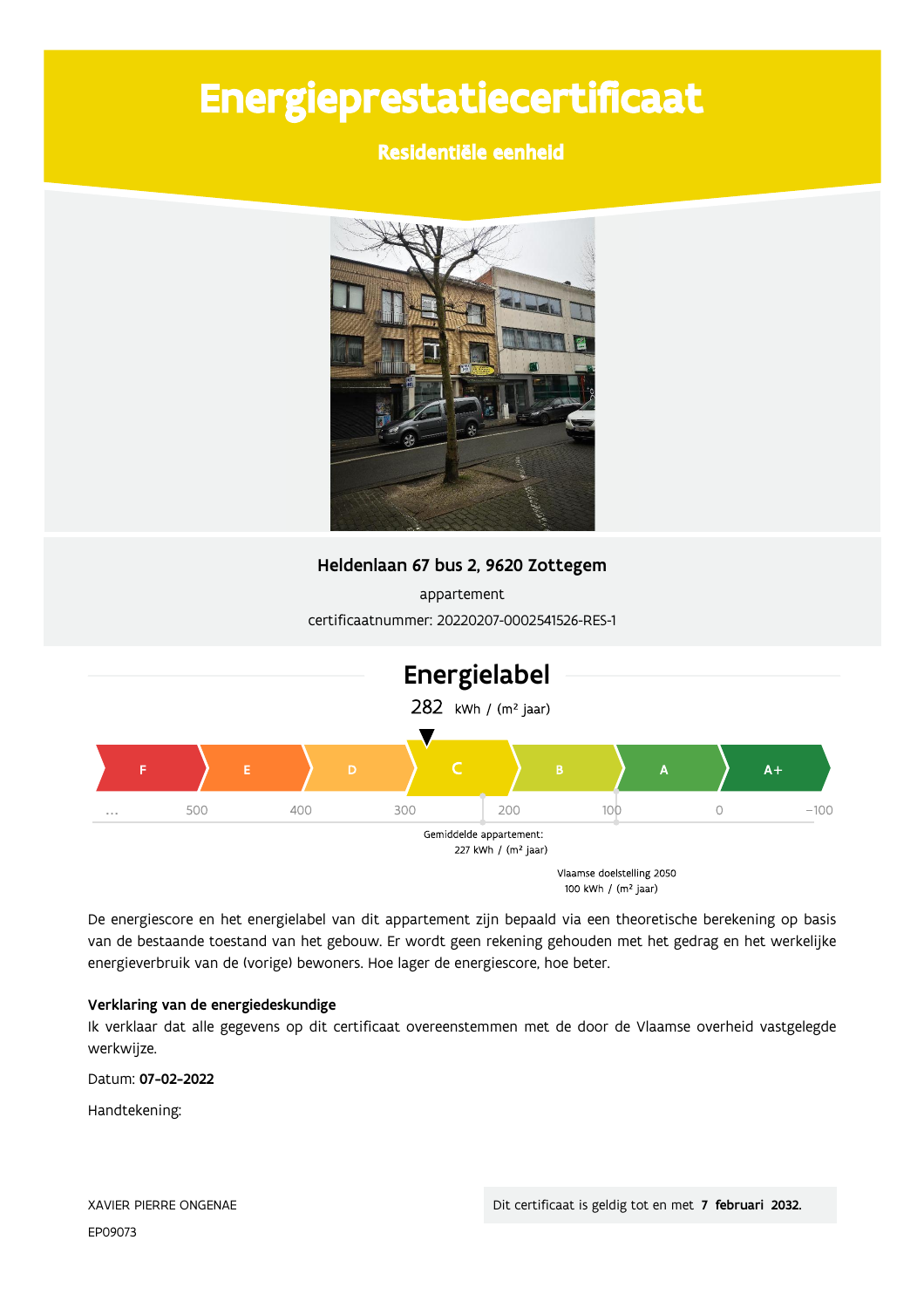# Huidige staat van het appartement

Om met uw appartement te voldoen aan de energiedoelstelling, zijn er twee mogelijke pistes:



 $\star$  De **U-waarde** beschrijft de isolatiewaarde van daken, muren, vloeren, vensters … Hoe lager de U-waarde, hoe beter het constructiedeel isoleert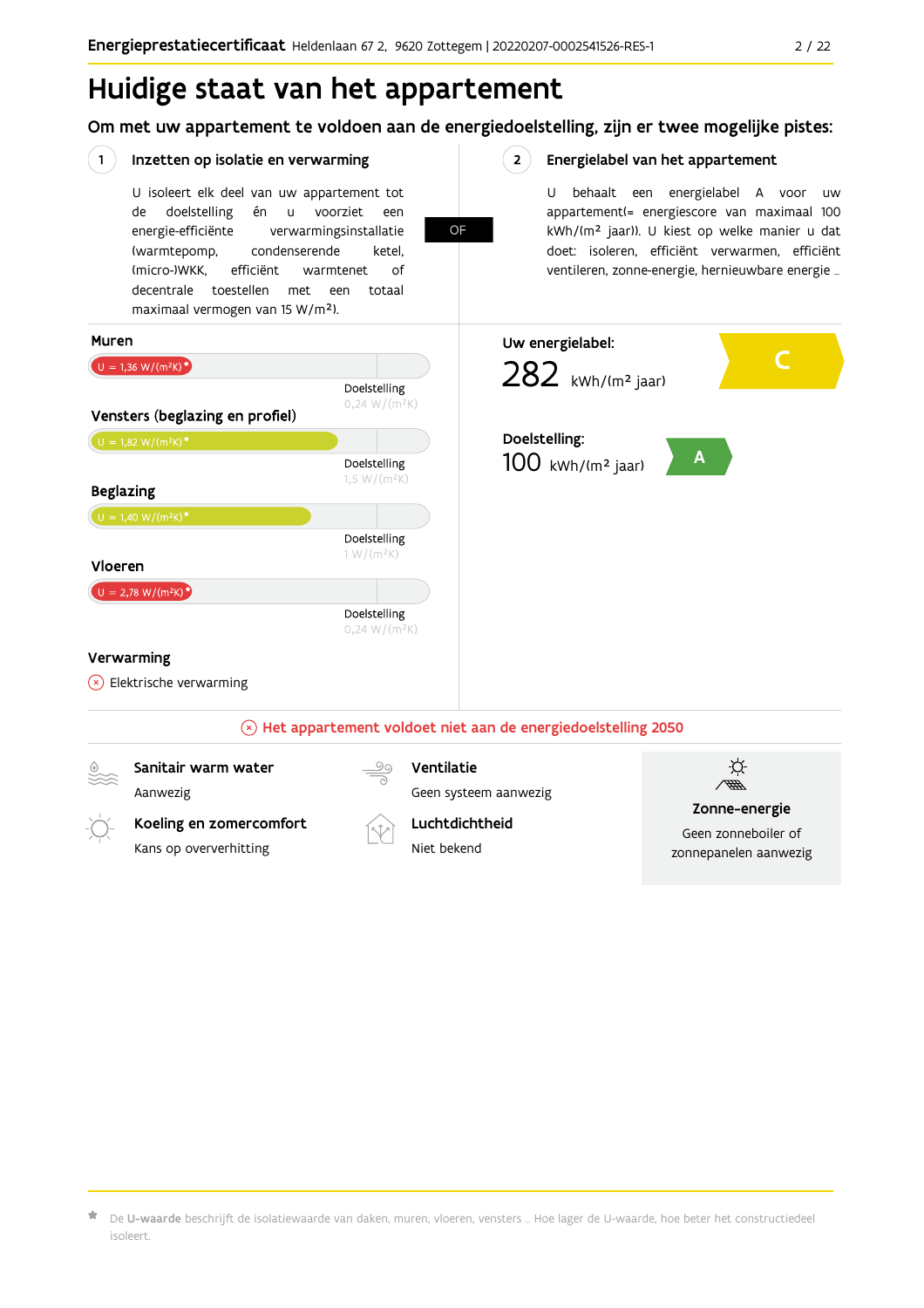# Overzicht aanbevelingen

In deze tabel vindt u aanbevelingen om uw appartement energiezuiniger te maken. De aanbevelingen zijn gebaseerd op piste 1. Kunt u ze niet allemaal uitvoeren, dan helpen ze u ook om via piste 2 de doelstelling te halen. Vraag advies aan een specialist voordat u met de renovatiewerken start.

De volgorde in deze tabel is automatisch bepaald en is niet noodzakelijk de juiste volgorde om aan de slag te gaan. Het is louter een eerste indicatie op basis van de energieprestatie.

|    | <b>HUIDIGE SITUATIE</b>                                                                                                                                                                            | <b>AANBEVELING</b>                                                                                                                                                                                                                                                                                                                                                                                                                             |  |  |  |  |
|----|----------------------------------------------------------------------------------------------------------------------------------------------------------------------------------------------------|------------------------------------------------------------------------------------------------------------------------------------------------------------------------------------------------------------------------------------------------------------------------------------------------------------------------------------------------------------------------------------------------------------------------------------------------|--|--|--|--|
|    | Muur<br>5,2 m <sup>2</sup> van de muren is niet geïsoleerd.                                                                                                                                        | Plaats isolatie aan de binnenkant van de muur<br>of plaats isolatie aan de buitenkant van de muur.                                                                                                                                                                                                                                                                                                                                             |  |  |  |  |
| ⊞  | Vloer boven kelder of buiten<br>1,4 m <sup>2</sup> van de vloer is niet geïsoleerd.                                                                                                                | Plaats isolatie.                                                                                                                                                                                                                                                                                                                                                                                                                               |  |  |  |  |
|    | Verwarming<br>100% van het appartement wordt elektrisch<br>verwarmd.                                                                                                                               | Vervang de elektrische verwarming door een lucht/water of<br>bodem/water warmtepomp<br>of een condenserende ketel. Plaats een afgiftesysteem, bij<br>voorkeur op lage temperatuur.<br>Een condenserende ketel heeft een iets slechter rendement.<br>Gemiddeld gezien zal uw energiescore met een<br>condenserende ketel, na uitvoering van alle aanbevelingen,<br>een 20-tal kWh/(m <sup>2</sup> jaar) hoger liggen dan met een<br>warmtepomp. |  |  |  |  |
|    | Zonneboiler<br>Er is geen zonneboiler aanwezig.                                                                                                                                                    | Onderzoek de mogelijkheid om een zonneboiler te plaatsen.<br>Raadpleeg hiervoor de zonnekaart of vraag raad aan een<br>vakman.                                                                                                                                                                                                                                                                                                                 |  |  |  |  |
|    | Zonnepanelen<br>Er zijn geen zonnepanelen aanwezig.                                                                                                                                                | Onderzoek de mogelijkheid om zonnepanelen te plaatsen.<br>Raadpleeg hiervoor de zonnekaart of vraag raad aan een<br>vakman.                                                                                                                                                                                                                                                                                                                    |  |  |  |  |
| 68 | <b>Vensters</b><br>3,8 m <sup>2</sup> van de vensters heeft<br>hoogrendementsbeglazing (geplaatst na<br>2000). Dat is redelijk energiezuinig, maar<br>voldoet nog niet aan de energiedoelstelling. | Als u de beglazing vervangt, zorg dan dat deze voldoet aan<br>de energiedoelstelling.                                                                                                                                                                                                                                                                                                                                                          |  |  |  |  |
|    | Muur<br>6,1 m <sup>2</sup> van de muren is redelijk goed<br>geïsoleerd, maar voldoet nog niet aan de<br>energiedoelstelling.                                                                       | Overweeg bij een grondige renovatie om bijkomende isolatie<br>aan de binnenkant van de muren te plaatsen<br>of aan de buitenkant van de muren te plaatsen.                                                                                                                                                                                                                                                                                     |  |  |  |  |
|    | • Energetisch helemaal niet in orde<br>• Energetisch niet in orde                                                                                                                                  | · Energetisch redelijk in orde<br>• Zonne-energie                                                                                                                                                                                                                                                                                                                                                                                              |  |  |  |  |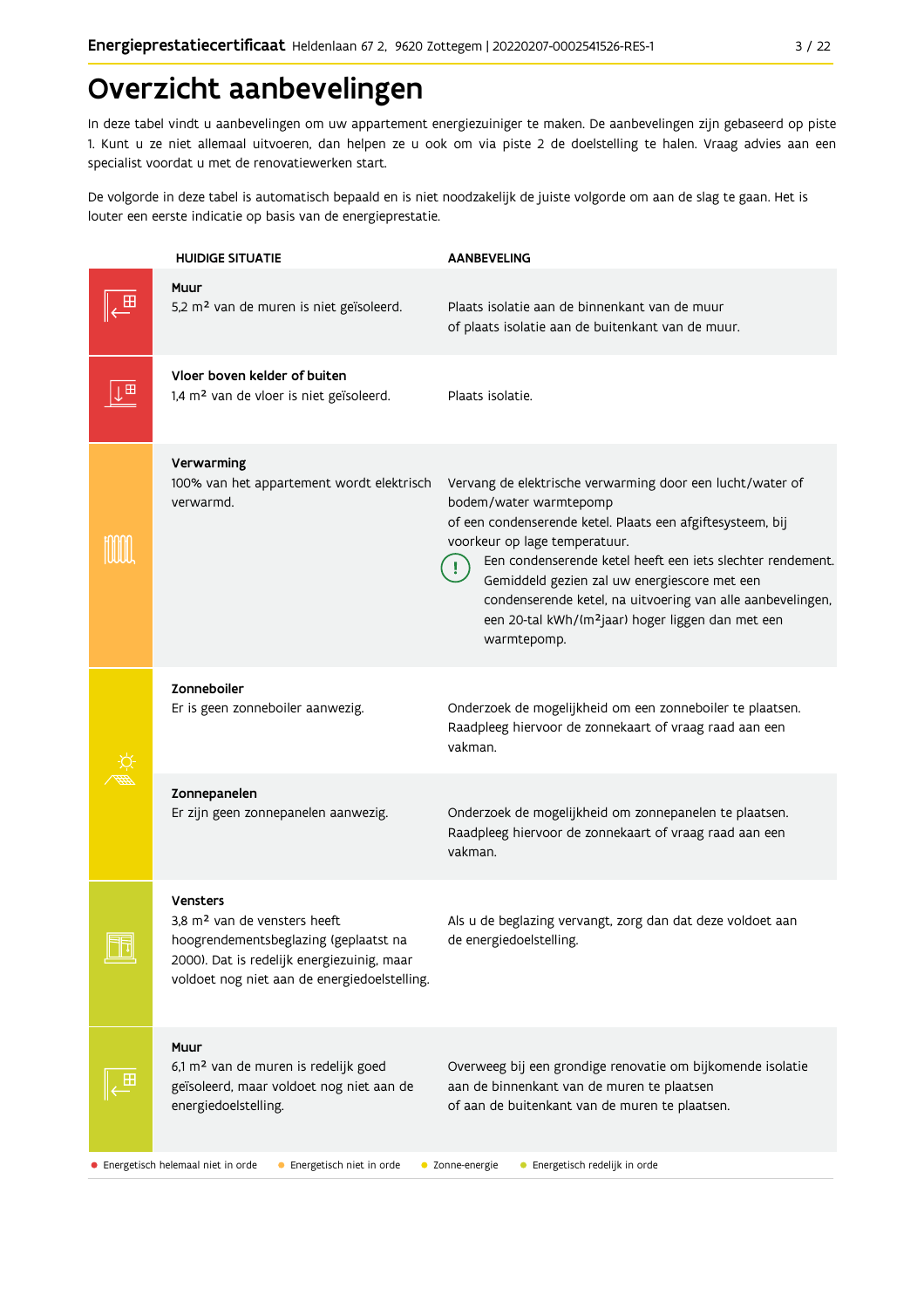#### Energielabel na uitvoering van de aanbevelingen

Als u beslist om uw appartement stapsgewijs te renoveren in de hierboven gesuggereerde volgorde, geeft de onderstaande energieschaal een overzicht van waar uw appartement zich na elke stap zal bevinden op de energieschaal. Verandert u de volgorde, dan verandert ook de impact van elke maatregel. Dat kan hier niet weergegeven worden.

Bij de plaatsing van een installatie op zonne-energie zal het energielabel nog verder verbeteren.



#### Aandachtspunten

 $\left(\begin{array}{c} 1 \end{array}\right)$ 

Hou rekening met de volgende aspecten als u uw appartement energiezuinig en comfortabeler wilt maken.

Luchtdichtheid: De luchtdichtheid van uw appartement is niet gemeten. Een goede luchtdichtheid is nodig om de warmte niet via spleten en kieren te laten ontsnappen. Let er bij de renovatie op dat de werken luchtdicht uitgevoerd worden. U kunt nadien de luchtdichtheid laten meten om eventueel overblijvende lekken op te sporen en uw energielabel mogelijk nog te verbeteren.

 $\stackrel{\circ}{\equiv}$ Ventilatie: Uw appartement beschikt mogelijk niet over voldoende ventilatievoorzieningen. Een goede ventilatie is echter noodzakelijk om een gezond binnenklimaat te garanderen. Voorzie bij uw renovatie daarom in een ventilatiesysteem. Om energie te besparen, kunt u het best kiezen voor een systeem met vraagsturing of warmteterugwinning.



Koeling en zomercomfort: Uw appartement heeft kans op oververhitting. Overweeg buitenzonwering om de zon zoveel mogelijk buiten te houden tijdens de zomer. Vermijd de plaatsing van een koelinstallatie, want die verbruikt veel energie.

| - 1 | P.<br>. . | . . |  |
|-----|-----------|-----|--|
| w   | ٠         | e e |  |

Sanitair warm water: Uw appartement beschikt niet over een zonneboiler. Overweeg de plaatsing van een zonneboiler of warmtepompboiler. Daarmee kunt u energie besparen.

### Renovatie gebouw

Bij een gebouw met meerdere (woon)eenheden zal de energetische renovatie vooral betrekking hebben op de gemeenschappelijke delen, zoals de daken, vloeren, buitenmuren en de collectieve installaties. U moet mogelijks samen met de mede-eigenaars beslissen over de renovatie van de gemeenschappelijke delen. Dergelijke renovatie kadert best in een totaalaanpak.

#### Let op!

**FOR** 

De aanbevelingen, aandachtspunten en eventuele prijsindicaties op het energieprestatiecertificaat worden standaard gegenereerd op de wijze die de Vlaamse overheid heeft vastgelegd. Laat u bijstaan door een specialist om op basis van de aanbevelingen en aandachtspunten een concreet renovatieplan op te stellen. De energiedeskundige is niet aansprakelijk voor de eventuele schade die ontstaat bij het uitvoeren van de standaard gegenereerde aanbevelingen of aandachtspunten.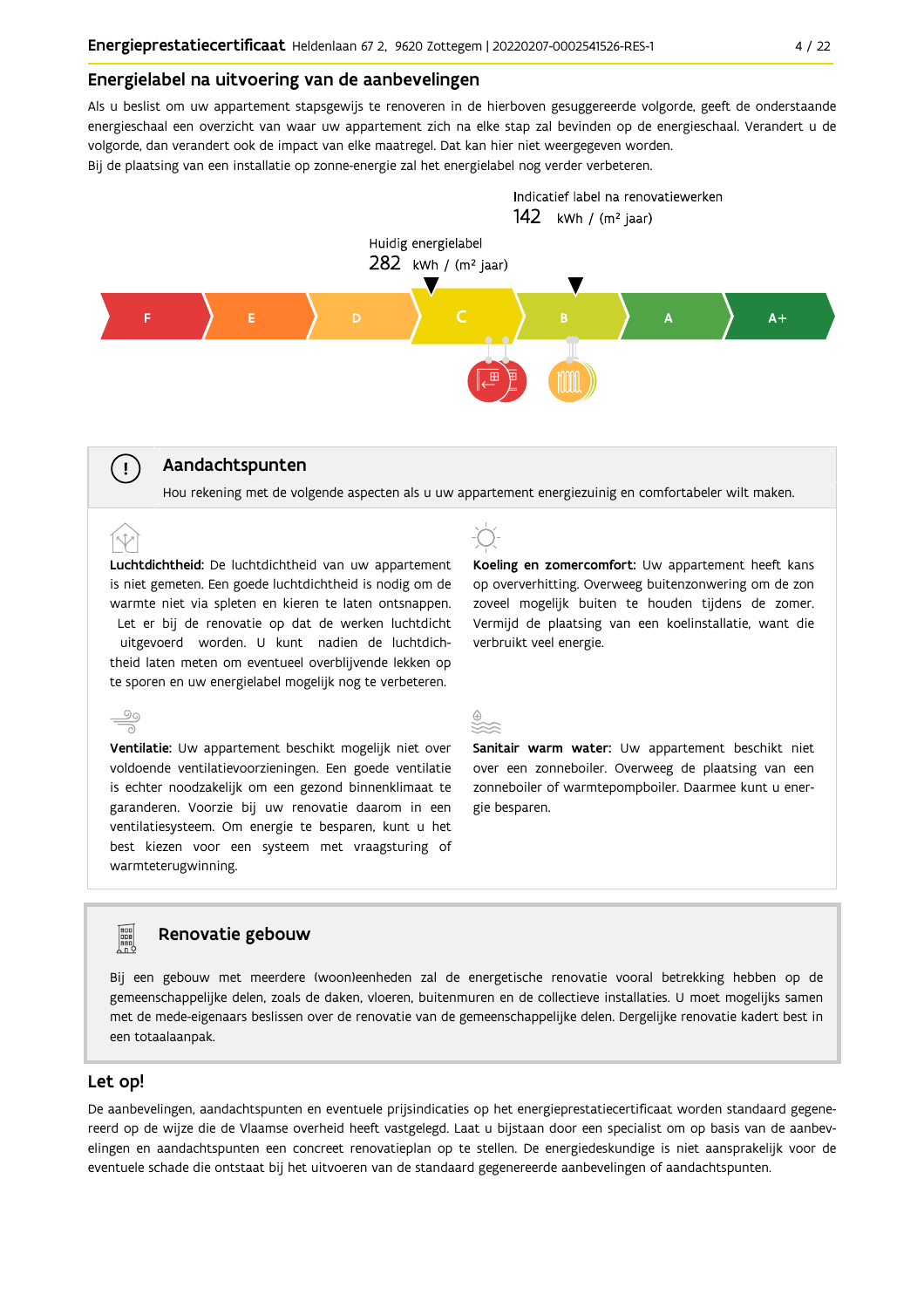- Voor meer informatie over het energieprestatiecertificaat, gebruiksgedrag, woningkwaliteit ... kunt u terecht op www.energiesparen.be.
- Meer informatie over uw appartement vindt u op uw persoonlijke woningpas. Surf naar woningpas.vlaanderen.be om uw woningpas te bekijken.
- Meer informatie over beter renoveren vindt u op www.energiesparen.be/ikbenoveer.

#### Gegevens energiedeskundige: XAVIER PIERRE ONGENAE

9420 Erpe-Mere EP09073

#### Premies

Informatie over energiewinsten, subsidies of andere financiële voordelen vindt u op www.energiesparen.be.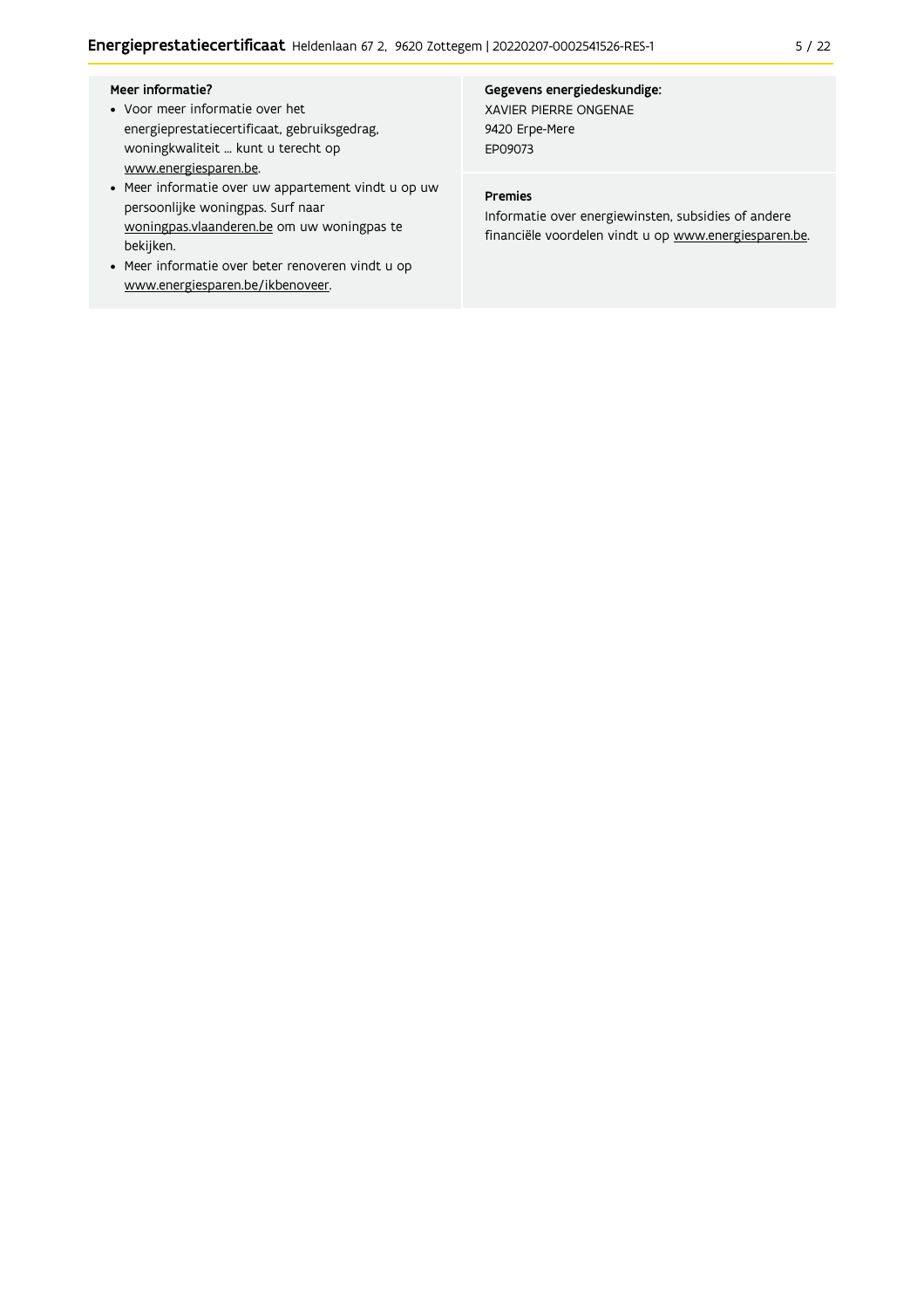# Energieprestatiecertificaat (EPC) in detail

Elk gebouw bestaat uit verschillende onderdelen die met elkaar verbonden zijn. Als u renoveert, kunt u het best al rekening houden met de werken die u later nog gaat uitvoeren.

Dit deel van het energieprestatiecertificaat gaat dieper in op de aanbevelingen van uw appartement. Samen met uw architect of andere vakman kunt u op basis hiervan een renovatieplan opstellen.

#### Inhoudstafel

| Daken.                             | 8  |
|------------------------------------|----|
| Vensters en deuren                 | 9  |
| Muren.                             | 11 |
| Vloeren                            | 14 |
| Ruimteverwarming                   | 16 |
| Installaties voor zonne-energie.   | 19 |
| Overige installaties               | 21 |
| Bewijsstukken gebruikt in dit EPC. | 22 |
|                                    |    |

#### 10 goede redenen om nu al te BENOveren

BENOveren is BEter reNOveren dan gebruikelijk is, met hogere ambities op het vlak van energieprestaties, goed gepland en met deskundig advies, zodat ook latere renovatiestappen haalbaar blijven (zie ook www.energiesparen.be/ikbenoveer). Een geBENOveerd appartement biedt veel voordelen:

- 1. Een lagere energiefactuur
	- 2. Meer comfort
	- 3. Een gezonder binnenklimaat
	- 4. Esthetische meerwaarde
	- 5. Financiële meerwaarde
- $\frac{1}{2}$  1 6. Nodig voor ons klimaat
	- 7. Uw appartement is klaar voor uw oude dag
	- 8. Minder onderhoud
	- 9. Vandaag al haalbaar
	- 10. De overheid betaalt mee

### Hoe wordt het EPC opgemaakt?

De eigenschappen van uw appartement zijn door de energiedeskundige ingevoerd in software die door de Vlaamse overheid is opgelegd. De energiedeskundige mag zich alleen baseren op zijn vaststellingen tijdens het plaatsbezoek en op bewijsstukken die voldoen aan de voorwaarden die de Vlaamse overheid heeft opgelegd. Op basis van de invoergegevens berekent de software het energielabel en genereert automatisch aanbevelingen en eventueel ook prijsindicaties. Bij onbekende invoergegevens gaat de software uit van veronderstellingen, onder meer op basis van het (ver)bouw- of fabricagejaar. Om zeker te zijn van de werkelijke samenstelling van uw muur, dak of vloer kunt u ervoor kiezen om verder (destructief) onderzoek uit te voeren (losschroeven stopcontact, gaatje boren in een voeg, binnenafwerking tijdelijk verwijderen ...).

Voor meer informatie over de werkwijze, de bewijsstukken en de voorwaarden kunt u terecht op www.energiesparen.be.

De bewijsstukken die gebruikt zijn voor dit EPC, kan u terugvinden op pagina 22.

### **Energiedoelstelling 2050**

De energiedoelstelling van de Vlaamse Regering is om tegen 2050 alle woningen en appartementen in Vlaanderen minstens even energiezuinig te maken als een energetisch performante nieuwbouwwoning van 2017.

Ten tijde van de opmaak van dit EPC is het nog niet verplicht om aan die energiedoelstelling te voldoen. Denk echter vooruit! Hou nu al zo veel mogelijk rekening met die energiedoelstelling en streef zelfs naar beter.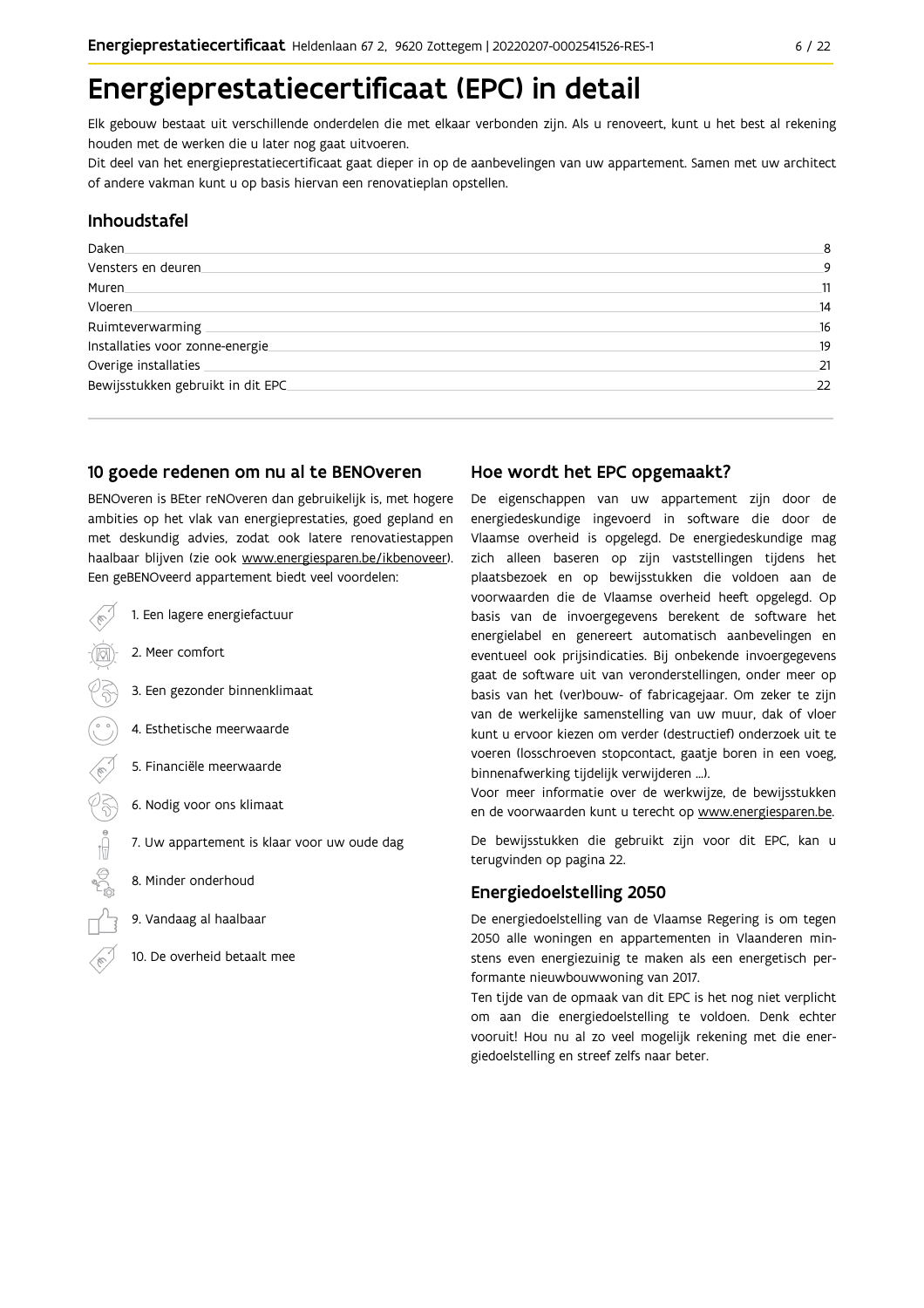### Algemene gegevens

| Gebouw id / Gebouweenheid id                                | 15549725 / 15550207    |
|-------------------------------------------------------------|------------------------|
| Datum plaatsbezoek                                          | 28/01/2022             |
| Referentiejaar bouw                                         | 2005                   |
| Beschermd volume (m <sup>3</sup> )                          | 85                     |
| Ruimten niet opgenomen in het beschermd volume              | Geen                   |
| Bruikbare vloeroppervlakte (m <sup>2</sup> )                | 33                     |
| Verliesoppervlakte (m <sup>2</sup> )                        | 16.4                   |
| Infiltratiedebiet (m <sup>3</sup> /(m <sup>2</sup> h))      | Onbekend               |
| Thermische massa                                            | Half zwaar/matig zwaar |
| Open haard(en) voor hout aanwezig                           | Neen                   |
| Niet-residentiële bestemming                                | Geen                   |
| Ligging van de eenheid in het gebouw                        | Eerste verdieping      |
| Berekende energiescore (kWh/(m <sup>2</sup> jaar))          | 282                    |
| Karakteristiek jaarlijks primair energieverbruik (kWh/jaar) | 9.264                  |
| CO <sub>2</sub> -emissie (kg/jaar)                          | 1.234                  |
| Indicatief S-peil                                           | 62                     |
| Gemiddelde U-waarde gebouwschil (W/(m <sup>2</sup> K))      | 1,58                   |
| Gemiddeld installatierendement verwarming (%)               | 88                     |

### Verklarende woordenlijst

| beschermd volume                                    | Het volume van alle ruimten die men wenst te beschermen tegen warmteverlies naar<br>buiten, de grond en aangrenzende onverwarmde ruimten.                                                                                                                                      |
|-----------------------------------------------------|--------------------------------------------------------------------------------------------------------------------------------------------------------------------------------------------------------------------------------------------------------------------------------|
| bruikbare vloeroppervlakte                          | De vloeroppervlakte binnen het beschermd volume die beloopbaar en toegankelijk is.                                                                                                                                                                                             |
| U-waarde                                            | De U-waarde beschrijft de isolatiewaarde van daken, muren, vensters  Hoe lager de<br>U-waarde, hoe beter de constructie isoleert.                                                                                                                                              |
| R-waarde                                            | De warmteweerstand van een materiaallaag. Hoe groter de R-waarde, hoe beter de<br>materiaallaag isoleert.                                                                                                                                                                      |
| lambdawaarde                                        | De warmtegeleidbaarheid van een materiaal. Hoe lager de lambdawaarde, hoe beter<br>het materiaal isoleert.                                                                                                                                                                     |
| karakteristiek jaarlijks primair<br>energieverbruik | De berekende hoeveelheid primaire energie die gedurende één jaar nodig is voor de<br>verwarming, de aanmaak van sanitair warm water, de ventilatie en de koeling van een<br>appartement. Eventuele bijdragen van zonneboilers en zonnepanelen worden in<br>mindering gebracht. |
| berekende energiescore                              | Een maat voor de totale energieprestatie van een appartement. De berekende<br>energiescore is gelijk aan het karakteristiek jaarlijks primair energieverbuik, gedeeld<br>door de bruikbare vloeroppervlakte.                                                                   |
| S-peil                                              | Een maat voor de energieprestatie van de gebouwschil van een appartement. Het<br>S-peil houdt rekening met de isolatie, de luchtdichtheid, de oriëntatie, de<br>zonnewinsten en de vormefficiëntie. Hoe lager het S-peil, hoe energie-efficiënter de<br>gebouwschil.           |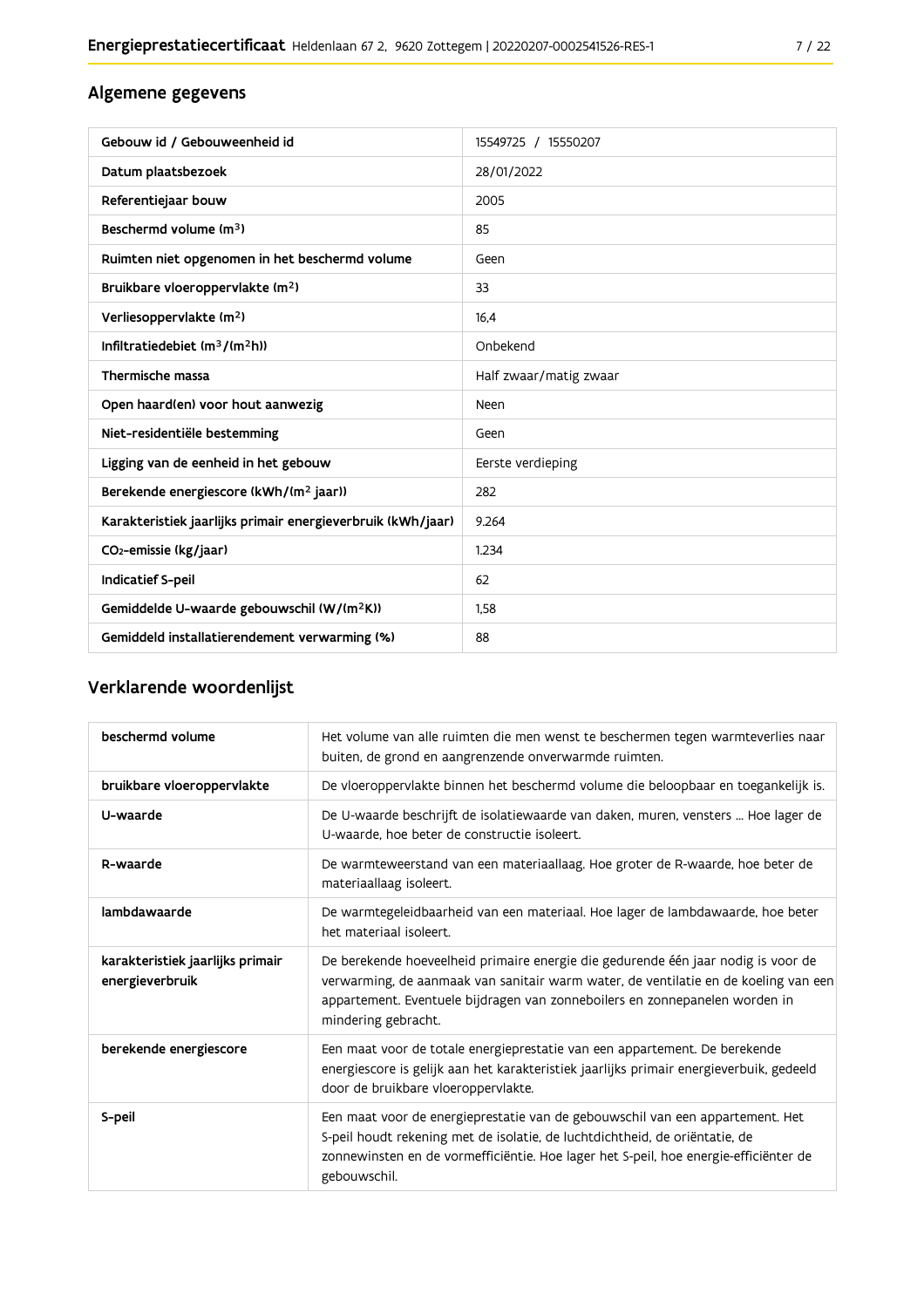# Daken

### Technische fiche daken

De energiedeskundige heeft de onderstaande gegevens ingevoerd. Bezorg die gegevens aan uw vakman.

| Beschrijving                   | Oriëntatie               | (m <sup>2</sup> )<br>ω<br>음<br>Netto | bekend                   | bekend<br>ω<br>Ε<br>r | <b>Isolatie</b> |                  | renovatie<br>Ref jaar    | ݠ<br>beken<br>ω<br>$\alpha$ | ಇ<br>uchtla. | Dakty | raarde<br>ε<br>≃ื้≌ |
|--------------------------------|--------------------------|--------------------------------------|--------------------------|-----------------------|-----------------|------------------|--------------------------|-----------------------------|--------------|-------|---------------------|
| Plafond onder verwarmde ruimte |                          |                                      |                          |                       |                 |                  |                          |                             |              |       |                     |
| PF1                            | $\overline{\phantom{a}}$ | 33                                   | $\overline{\phantom{a}}$ | -                     |                 | isolatie afwezig | $\overline{\phantom{a}}$ | 0,00                        | afwezig      | a     | 2,86                |

#### Legende

a dak niet in riet of cellenbeton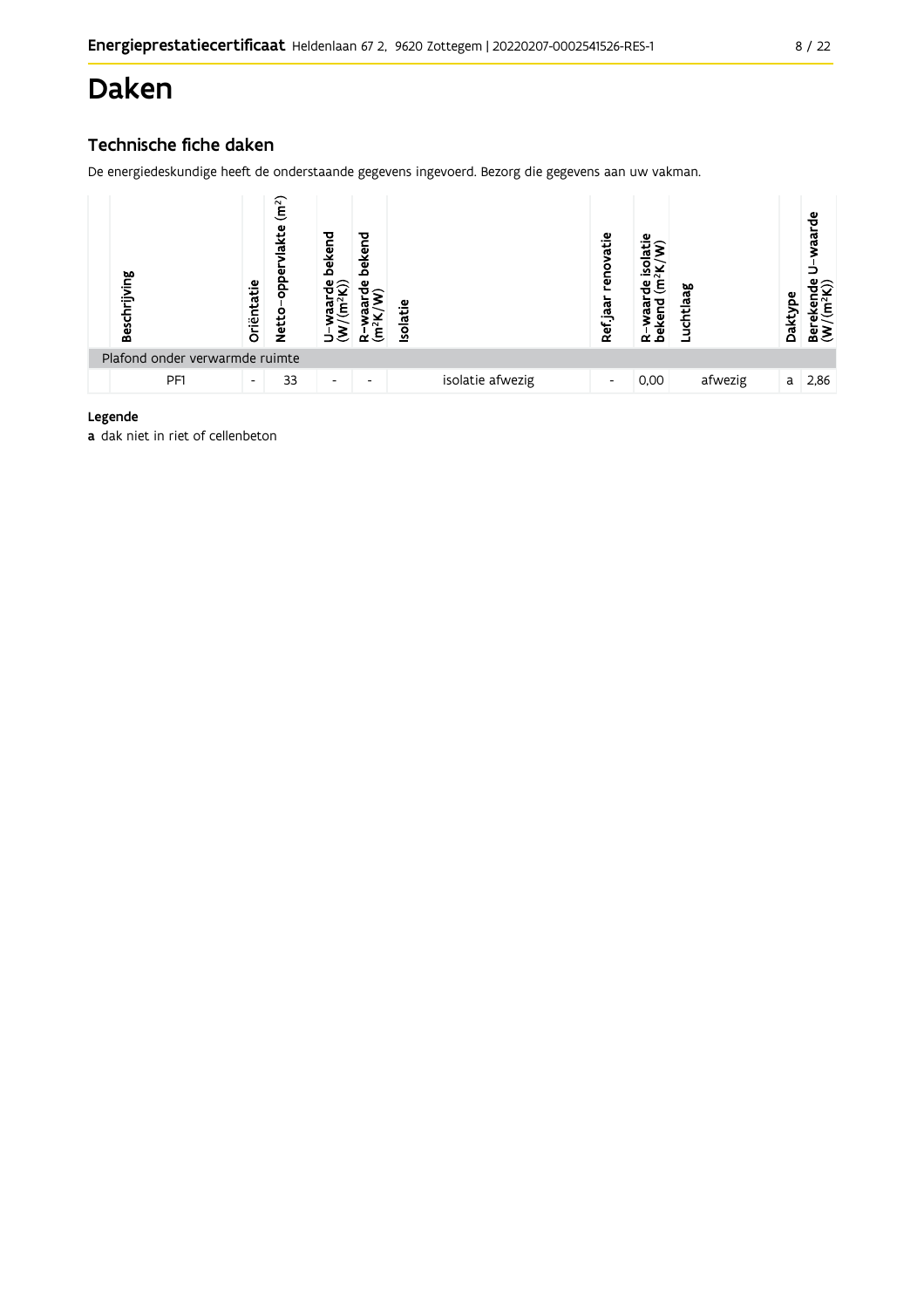# Vensters en deuren

Vensters

Ħ

3,8 m<sup>2</sup> van de vensters heeft hoogrendementsbeglazing (geplaatst na 2000). Dat is redelijk energiezuinig, maar voldoet nog niet aan de energiedoelstelling. Als u de beglazing vervangt, zorg dan dat deze voldoet aan de energiedoelstelling.

De kwaliteit van zowel de beglazing als de profielen bepaalt de energieprestatie van uw vensters. Kies altijd voor dubbele hoogrendementsbeglazing of drievoudige beglazing met een U-waarde van maximaal 1,0 W/(m<sup>2</sup>K). Bij de renovatie van vensters kunt u het best streven naar een U-waarde van maximaal 1,5 W/(m<sup>2</sup>K) voor de vensters (glas + profielen). Naast de vensters in de gevel verdienen ook dakvlakvensters, koepels, lichtstraten, polycarbonaatplaten en glasbouwstenen de nodige aandacht

Hoogstwaarschijnlijk vervangt u uw buitenschrijnwerk maar één keer. Kies daarom meteen voor de meest energie-efficiënte oplossing.

#### Denk vooruit! Ţ

- · Vervangt u eerst uw buitenschrijnwerk en isoleert u pas nadien uw gevels? Zorg er nu al voor dat de buitenmuurisolatie zonder koudebruggen op de profielen van uw vensters en deuren zal kunnen aansluiten. Zo vermijdt u condensatie en schimmelvorming in uw appartement.
- Bent u van plan om ventilatie te plaatsen met natuurlijke toevoer, eventueel in combinatie met mechanische afvoer? Bouw dan nu al ventilatieroosters in de vensters in.
- · Bent u van plan geautomatiseerde buitenzonwering te plaatsen? Breng dan nu al de nodige bekabeling aan.

#### Vensters vervangen

Het venster (glas + profielen) in zijn geheel vervangen is op energetisch vlak de beste oplossing. Als het om bepaalde redenen (esthetisch, bouwkundige regelgeving ...) niet mogelijk of gewenst is om het volledige venster te vervangen, vervang dan minstens het glas of plaats een dubbel raam of voorzetglas. Besteed altijd voldoende aandacht aan een luchtdichte plaatsing van het buitenschrijnwerk.

Beschikt u nog over oude rolluikkasten? Vervang ze door geïsoleerde luchtdichte kasten.

## Pas op!

· Dankzij de vervanging van het buitenschrijnwerk gaat de luchtdichtheid van uw appartement er sterk op vooruit en kan de luchtverversing niet meer gebeuren via spleten en kieren. Voorzie dus een ventilatiesysteem om uw appartement te ventileren. Dat is niet enkel essentieel om vochtproblemen te vermijden, maar ook voor uw gezondheid en uw comfort.

Laat u bijstaan door een architect, aannemer of vakman voor deskundig advies en een goede uitvoering van de werken.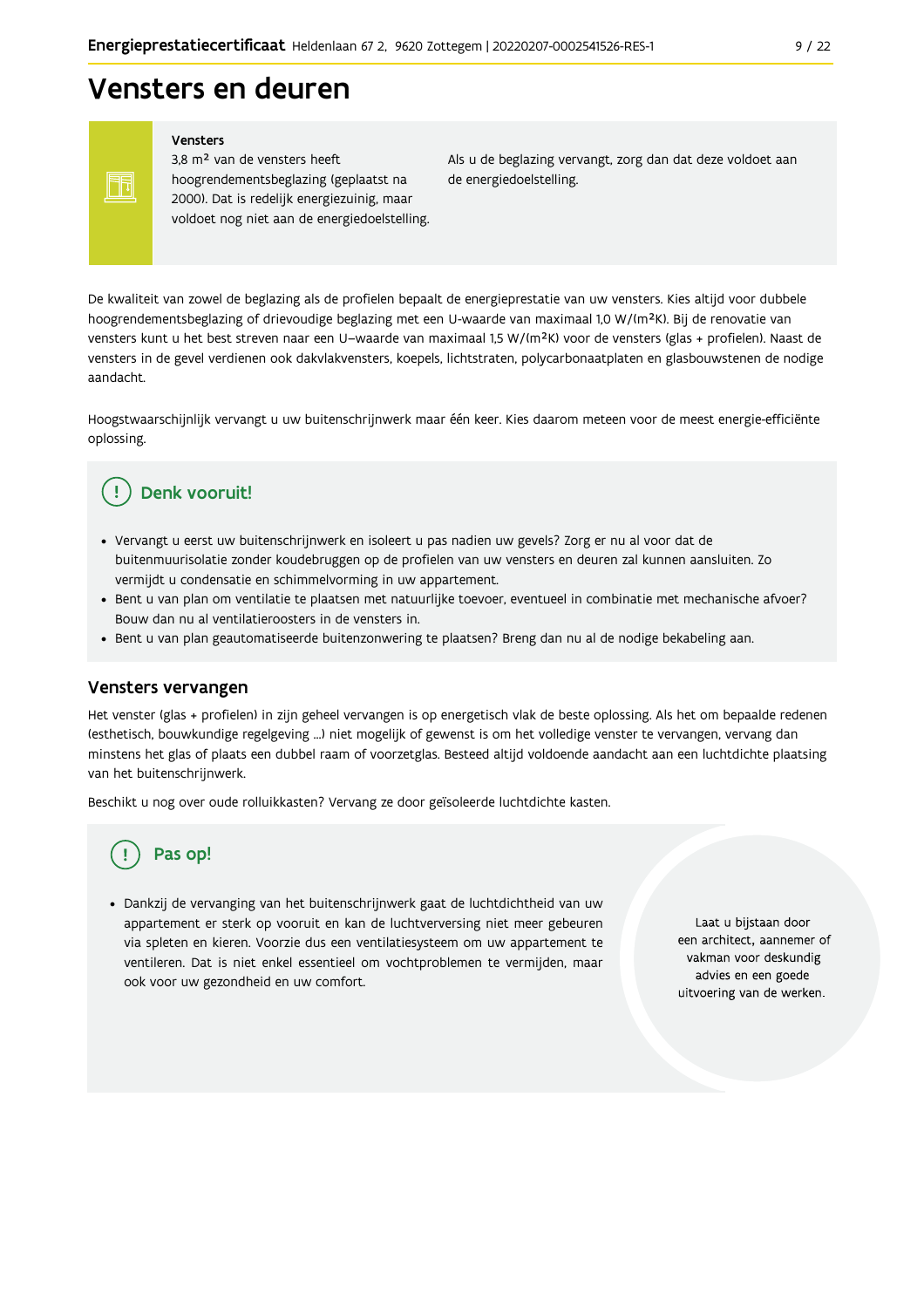De energiedeskundige heeft de onderstaande gegevens ingevoerd. Bezorg die gegevens aan uw vakman.

|           | Beschrijving   | Oriëntatie | Helling   | (m <sup>2</sup> )<br>Oppervlakte | bekend<br>ਚੰ⊊ੇ<br>/(m <sup>2</sup> )<br>waal<br>ξ<br>っ | <b>Beglazing</b> |           | Buitenzonwering          | Profiel    | U-waarde<br>$\begin{array}{ll}\text{Berekende} \cr \langle W/(m^2K) \rangle \cr \end{array}$ |
|-----------|----------------|------------|-----------|----------------------------------|--------------------------------------------------------|------------------|-----------|--------------------------|------------|----------------------------------------------------------------------------------------------|
|           | In voorgevel   |            |           |                                  |                                                        |                  |           |                          |            |                                                                                              |
|           | VG-G1-O1-B1    | W          | verticaal | 2,2                              | $\overline{\phantom{a}}$                               |                  | HR-glas b | $\overline{\phantom{a}}$ | kunst>2000 | 1,82                                                                                         |
|           | In achtergevel |            |           |                                  |                                                        |                  |           |                          |            |                                                                                              |
| $\bullet$ | AG-G1-O1-B1    | $\circ$    | verticaal | 1,6                              | $\overline{\phantom{a}}$                               |                  | HR-glas b | ٠                        | kunst>2000 | 1,82                                                                                         |
|           |                |            |           |                                  |                                                        |                  |           |                          |            |                                                                                              |

#### Legende glastypes

HR-glas b Hoogrendementsglas bouwjaar >= 2000

Legende profieltypes

kunst>2000 Kunststof profiel, 2 of meer kamers ≥2000

#### Technische fiche van de deuren, poorten en panelen

De energiedeskundige heeft de onderstaande gegevens ingevoerd. Bezorg die gegevens aan uw vakman.

| Beschrijving    | Oriëntatie | (m <sup>2</sup> )<br>vlakte<br>Opper | bekend<br>$\frac{a}{2}$<br>$\tilde{\mathsf{E}}$<br><b>Ra</b><br>3, | bekend<br>$\frac{e}{\overline{C}}$<br>൹<br>$\frac{2}{\sqrt{2}}$<br>$\alpha \in$ | <b>Isolatie</b> |                   | renovatie<br>Ref jaar    | Luchtlaag | ω<br>Deur/paneeltyp | Profiel | waarde<br>Berekende<br>$(W/(m^2K))$ |
|-----------------|------------|--------------------------------------|--------------------------------------------------------------------|---------------------------------------------------------------------------------|-----------------|-------------------|--------------------------|-----------|---------------------|---------|-------------------------------------|
| Deuren/poorten  |            |                                      |                                                                    |                                                                                 |                 |                   |                          |           |                     |         |                                     |
| In rechtergevel |            |                                      |                                                                    |                                                                                 |                 |                   |                          |           |                     |         |                                     |
| RG1-DE1         | Z.         | 1,7                                  | $\overline{\phantom{a}}$                                           | ٠                                                                               |                 | isolatie onbekend | $\overline{\phantom{a}}$ | onbekend  | b                   | hout    | 2,71                                |
|                 |            |                                      |                                                                    |                                                                                 |                 |                   |                          |           |                     |         |                                     |

#### Legende deur/paneeltypes

**b** deur/paneel niet in metaal

#### Legende profieltypes

hout Houten profiel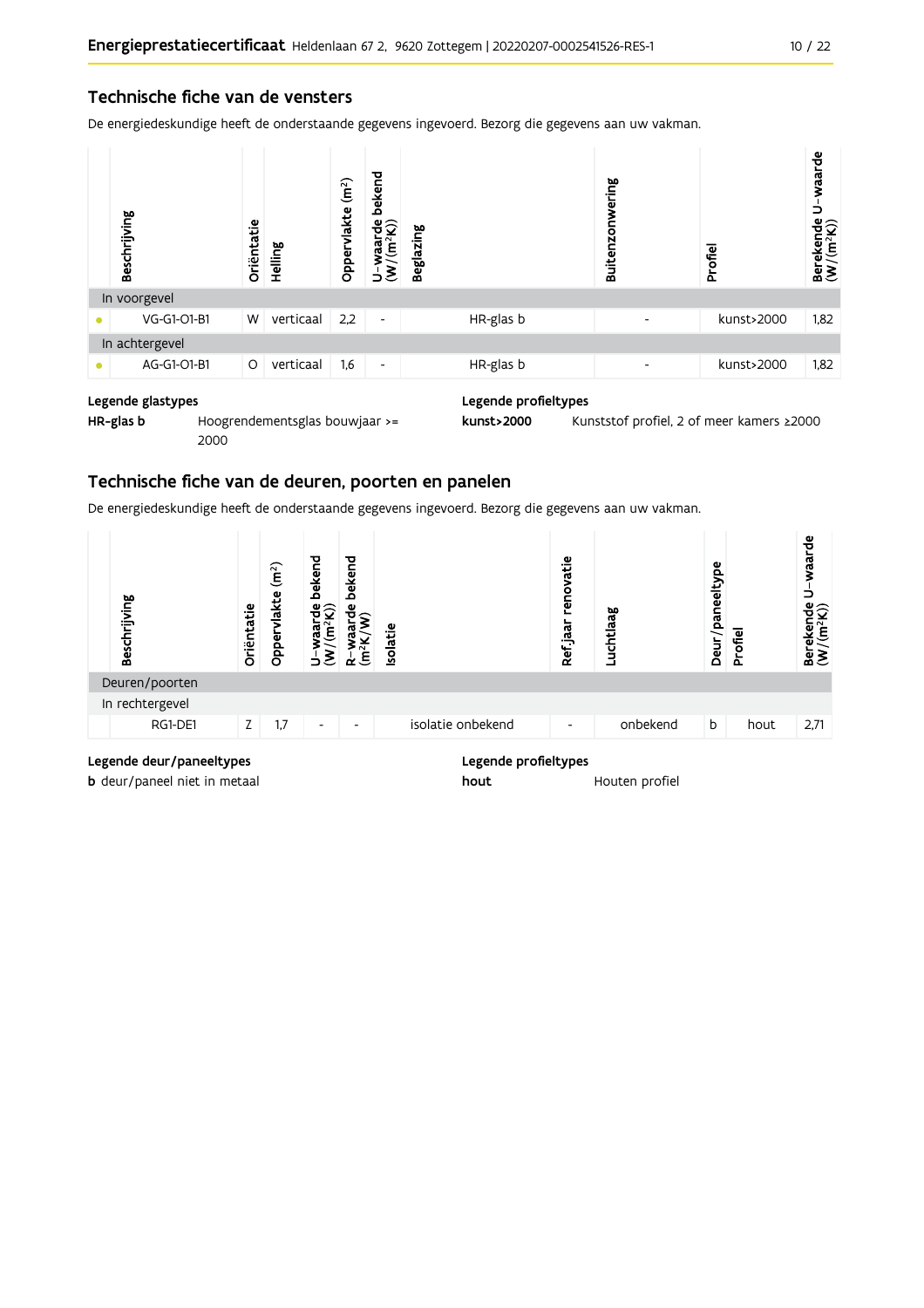# **Muren**



5,2 m<sup>2</sup> van de muren is niet geïsoleerd.

Plaats isolatie aan de binnenkant van de muur of plaats isolatie aan de buitenkant van de muur.

#### Muur

Muur

6,1 m<sup>2</sup> van de muren is redelijk goed geïsoleerd, maar voldoet nog niet aan de energiedoelstelling.

Overweeg bij een grondige renovatie om bijkomende isolatie aan de binnenkant van de muren te plaatsen of aan de buitenkant van de muren te plaatsen.

Bij de isolatie van de muren kunt u het best streven naar een U-waarde van maximaal 0,24 W/(m<sup>2</sup>K). Dat komt overeen met een isolatielaag van ongeveer 14 cm minerale wol, EPS of XPS ( $\lambda_a$  = 0,035 W/(mK)) of 10 cm PUR of PIR ( $\lambda_a$  = 0,023 W/(mK)). Als u de isolatie tussen regelwerk plaatst, breng dan minstens 6 cm extra isolatie aan.

Hoogstwaarschijnlijk renoveert u uw muren maar één keer grondig. Isoleer daarom meteen maximaal. De energiedoelstelling van 0,24 W/(m<sup>2</sup>K) vormt de basis, maar u kunt altijd streven naar beter.

#### Pas op! ( ∣

- De warmteverliezen worden niet alleen beperkt door goed te isoleren, maar ook door luchtlekken te vermijden. Besteed voldoende aandacht aan het luchtdicht aansluiten van de muurisolatie op vensters en deuren, de vloer en het dak.
- · Door het isoleren van de muren gaat de luchtdichtheid van uw appartement er op vooruit en kan de luchtverversing niet meer gebeuren via spleten en kieren. Voorzie dus een ventilatiesysteem om uw appartement te ventileren. Dat is niet enkel essentieel om vochtproblemen te vermijden, maar ook voor uw gezondheid en uw comfort.

Laat u biistaan door een architect, aannemer of vakman voor deskundig advies en een goede uitvoering van de werken.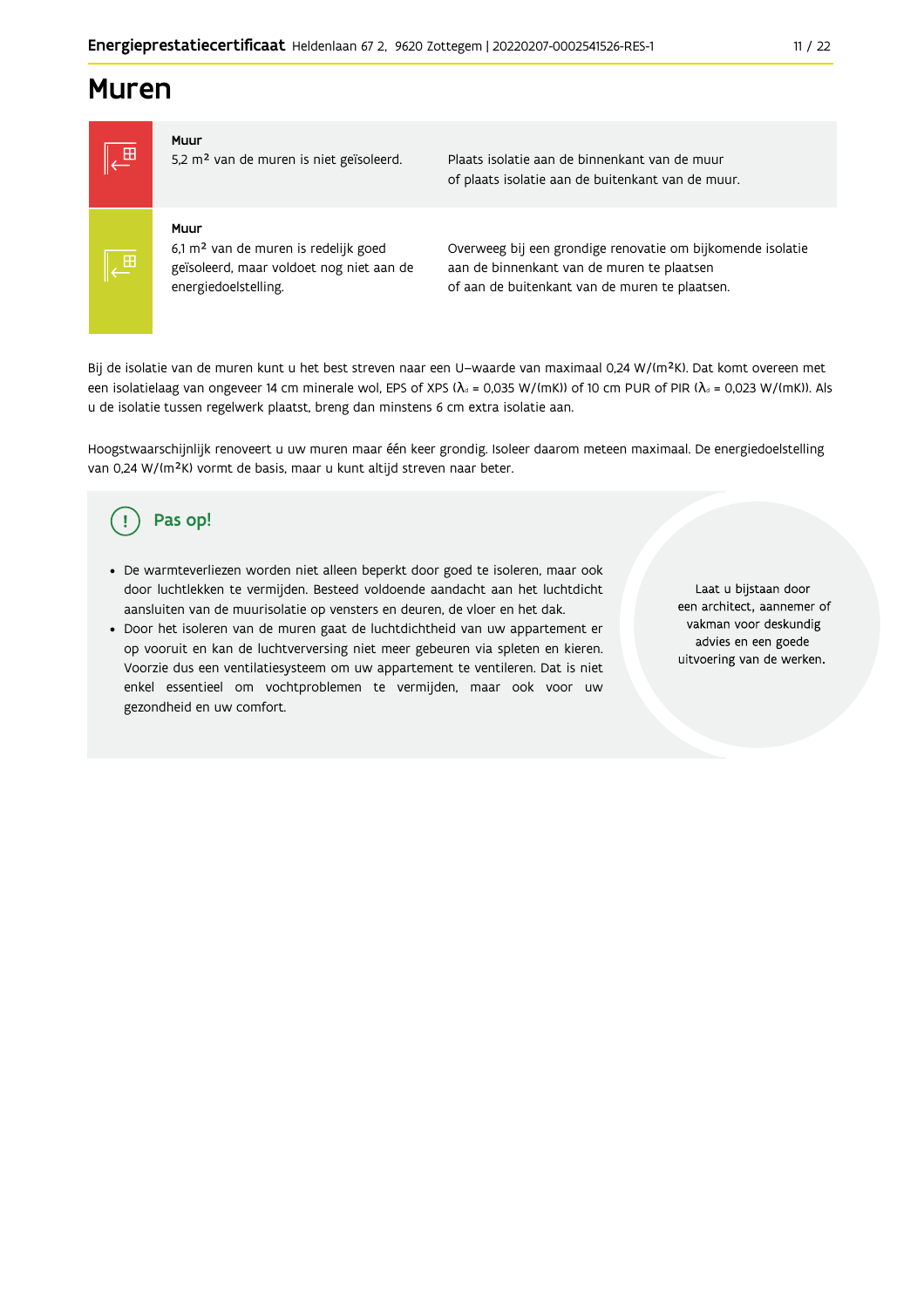### Methodes om buitenmuren te isoleren

Er bestaan een aantal methodes om muren te isoleren. U kunt die methodes combineren om de energiedoelstelling van 0,24 W/(m<sup>2</sup>K) te halen.

#### Muren aan de buitenkant isoleren

Dat kan door een extra buitenmuur met een geïsoleerde spouw op te trekken of door isolatiemateriaal aan te brengen met daarop een bepleistering of een nieuwe gevelbekleding.



1. Buitenmuur | 2. Isolatie | 3. Vochtscherm | 4. Afwerkingslaag | 5. Stijl- en regelwerk (optioneel)

### $\bigoplus$

- Bouwfysisch veruit de beste oplossing.
- Koudebruggen worden weggewerkt.
- · Nieuw uitzicht van het appartement.

### $\odot$

- Vrij dure oplossing.
- · Niet toepasbaar bij beschermde of siergevels.
- Soms is een stedenbouwkundige vergunning vereist.

# Denk vooruit!

- · Nadien uw dak isoleren? Zorg nu al dat de dakisolatie zal kunnen aansluiten op de muurisolatie.
- · Vernieuw eerst vensters en deuren (indien nodig), zodat de buitenisolatie hierop kan aansluiten.
- Hou nu al rekening met later te plaatsen zonwering.

### Muren aan de binnenkant isoleren

Isolatieplaten kunnen rechtstreeks op de bestaande muur bevestigd worden of een structuur in hout of metaal kan opgevuld worden met isolatie ('voorzetwandsysteem'). Binnenisolatie is een delicaat werk. Vraag advies aan een vakman of laat het uitvoeren door een gecertificeerd aannemer



1. Buitengevel | 2. Isolatie | 3. Dampscherm | 4. Binnenafwerking | 5. Stijl- en regelwerk (optioneel)

### $\bigoplus$

- Relatief eenvoudig zelf uit te voeren.
- Geen invloed op het uitzicht van het appartement.

### ⊝

- Bouwfysisch de meest delicate oplossing.
- · De binnenruimte verkleint en stopcontacten, leidingen en radiatoren moeten worden verplaatst.

## Denk vooruit!

- Vernieuw eerst vensters en deuren (indien nodig), zodat de binnenisolatie hierop kan aansluiten.
- · Breng eventueel wandverstevigingen aan om later kaders en kasten te kunnen ophangen.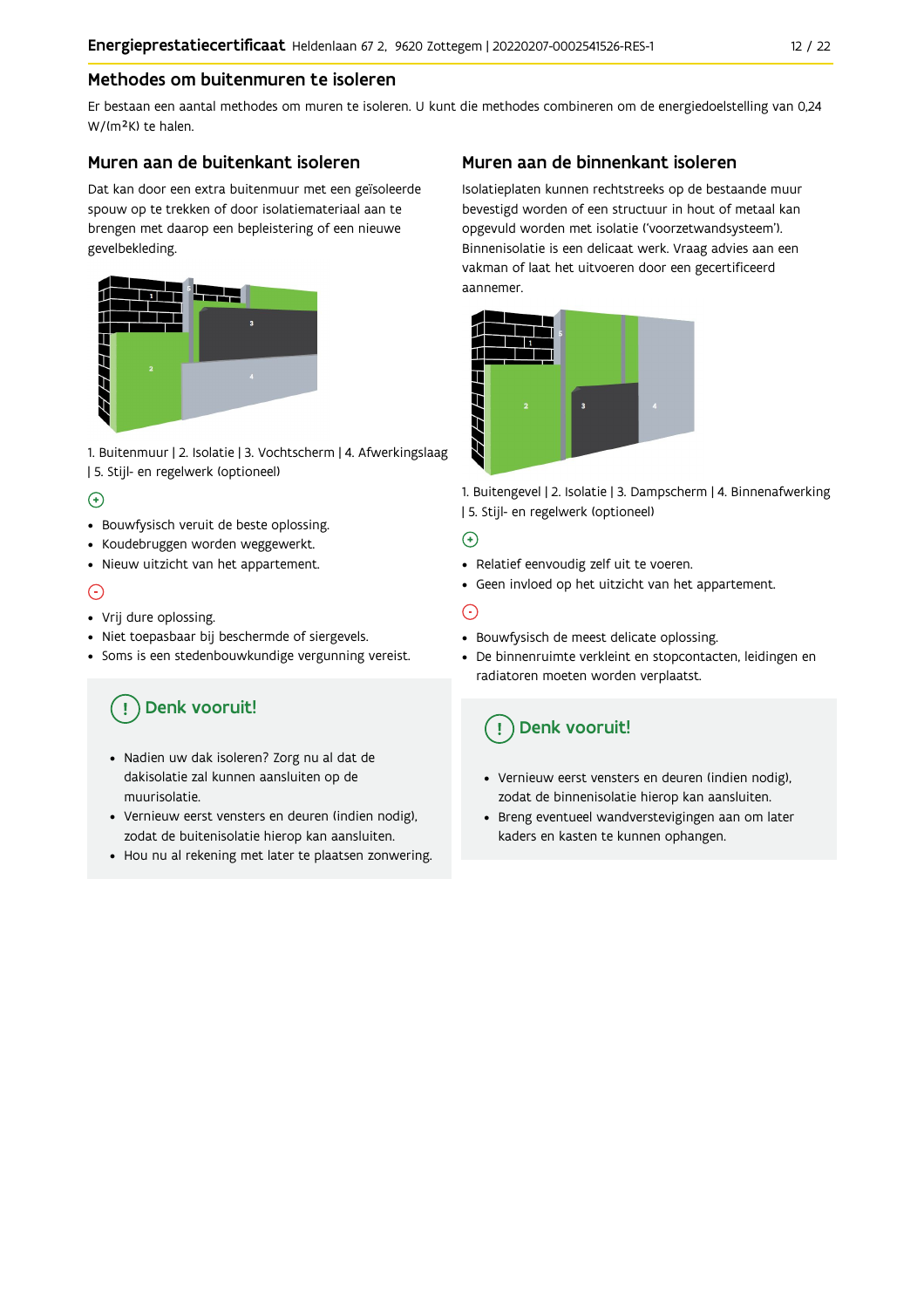#### Technische fiche van de muren

De energiedeskundige heeft de onderstaande gegevens ingevoerd. Bezorg die gegevens aan uw vakman.

|           | Beschrijving                         | Oriëntatie | Netto-oppervlakte (m <sup>2</sup> ) | Diepte onder maaiveld (m)    | U-waarde bekend (W/(m <sup>2</sup> K)) | R-waarde bekend (m <sup>2</sup> K/W) | <b>Isolatie</b>                              | Ref.jaar renovatie       | Luchtlaag                 | Muurtype | Berekende U-waarde<br>(W/(m <sup>2</sup> K)) |
|-----------|--------------------------------------|------------|-------------------------------------|------------------------------|----------------------------------------|--------------------------------------|----------------------------------------------|--------------------------|---------------------------|----------|----------------------------------------------|
|           | Buitenmuur                           |            |                                     |                              |                                        |                                      |                                              |                          |                           |          |                                              |
|           | Voorgevel<br>$VG-G1$                 | W          | 5,2                                 | $\overline{a}$               |                                        |                                      | isolatie afwezig                             | $\overline{\phantom{a}}$ | onbekend                  | a l      | 2,33                                         |
|           | Achtergevel                          |            |                                     |                              |                                        |                                      |                                              |                          |                           |          |                                              |
| $\bullet$ | AG-G1                                | $\circ$    | 6,1                                 | ۳                            |                                        |                                      | 50mm PUR/PIR<br>zonder regelwerk<br>in spouw | $\overline{\phantom{a}}$ | aanwezig<br>niet in spouw | a        | 0,53                                         |
|           | Muur in contact met verwarmde ruimte |            |                                     |                              |                                        |                                      |                                              |                          |                           |          |                                              |
|           | Voorgevel                            |            |                                     |                              |                                        |                                      |                                              |                          |                           |          |                                              |
|           | VG <sub>2</sub>                      | W          | 2,3                                 |                              |                                        |                                      | isolatie afwezig                             | $\overline{\phantom{a}}$ | afwezig                   | a        | 1,92                                         |
|           | Achtergevel                          |            |                                     |                              |                                        |                                      |                                              |                          |                           |          |                                              |
|           | AG <sub>2</sub>                      | $\circ$    | 2,3                                 | Ĭ.                           |                                        |                                      | isolatie afwezig                             | $\overline{\phantom{a}}$ | afwezig                   | a        | 1,92                                         |
|           | Rechtergevel                         |            |                                     |                              |                                        |                                      |                                              |                          |                           |          |                                              |
|           | RG1                                  | Z          | 33                                  | $\qquad \qquad \blacksquare$ |                                        | $\overline{\phantom{a}}$             | isolatie afwezig                             | $\overline{\phantom{a}}$ | afwezig                   | a        | 1,92                                         |
|           | Linkergevel                          |            |                                     |                              |                                        |                                      |                                              |                          |                           |          |                                              |
|           | LG1                                  | ${\sf N}$  | 35                                  | $\overline{\phantom{0}}$     | $\overline{a}$                         | $\overline{\phantom{a}}$             | isolatie afwezig                             | $\overline{\phantom{a}}$ | afwezig                   | a        | 1,92                                         |

#### Legende

a muur niet in isolerende snelbouwsteen of cellenbeton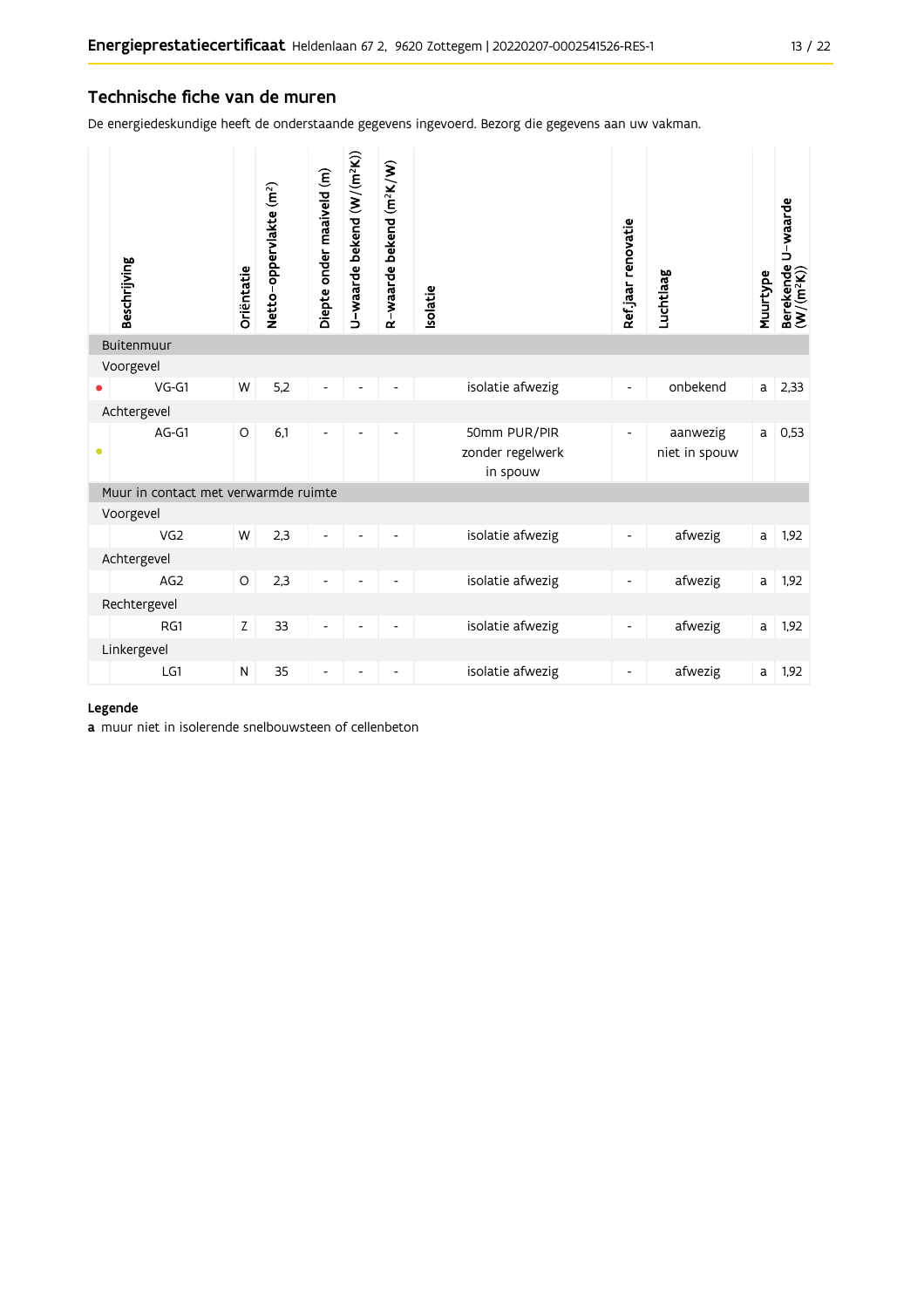# Vloeren



Vloer boven kelder of buiten 1,4 m<sup>2</sup> van de vloer is niet geïsoleerd.

Plaats isolatie

Bij de isolatie van uw vloeren kunt u het best streven naar een U-waarde van maximaal 0,24 W/(m<sup>2</sup>K). Bij een vloer boven een kelder komt dat overeen met een isolatielaag van ongeveer 10 cm minerale wol ( $\lambda_d$  = 0,040 W/(mK)) of 7 cm gespoten PUR of PIR ( $\lambda_a$  = 0,030 W/(mK)). Omdat de warmteverliezen naar de grond beperkt zijn, hoeft de isolatielaag in vloeren op volle grond iets minder dik te zijn.

Hoogstwaarschijnlijk renoveert u uw vloer(en) maar één keer grondig. Isoleer daarom meteen maximaal. De energiedoelstelling van 0,24 W/(m<sup>2</sup>K) vormt de basis, maar u kunt altijd streven naar beter.

### Een vloer boven (kruip) kelder, onverwarmde ruimte of buitenomgeving isoleren

De isolatie wordt aan de onderkant van uw vloer aangebracht, op voorwaarde dat de kelder toegankelijk en minstens 50 cm hoog is. Keldermuren onderbreken de vloerisolatie en zorgen voor koudebruggen. Dat kunt u oplossen door de keldermuren ter plaatse van de aansluiting met de vloerisolatie ook met isolatie in te pakken. Hebt u een kruipkelder? Vraag dan steeds advies aan een specialist, want kruipkelders isoleren is niet eenvoudig en kan bouwfysisch delicaat zijn.

#### Denk vooruit! Ţ.

· Isoleert u eerst uw vloeren en dan uw muren? Hou dan nu al rekening met de aansluiting van de muurisolatie die u later gaat plaatsen. Zo kunt u koudebruggen vermijden.

### Pas op!

• Door het isoleren van de vloer is het mogelijk dat de luchtdichtheid van uw appartement er sterk op vooruit gaat. De luchtverversing kan dan niet meer gebeuren via spleten en kieren. Voorzie dus een ventilatiesysteem om uw appartement te ventileren. Dat is niet enkel essentieel om vochtproblemen te vermijden, maar ook voor uw gezondheid en uw comfort.

Laat u bijstaan door een architect, aannemer of vakman voor deskundig advies en een goede uitvoering van de werken.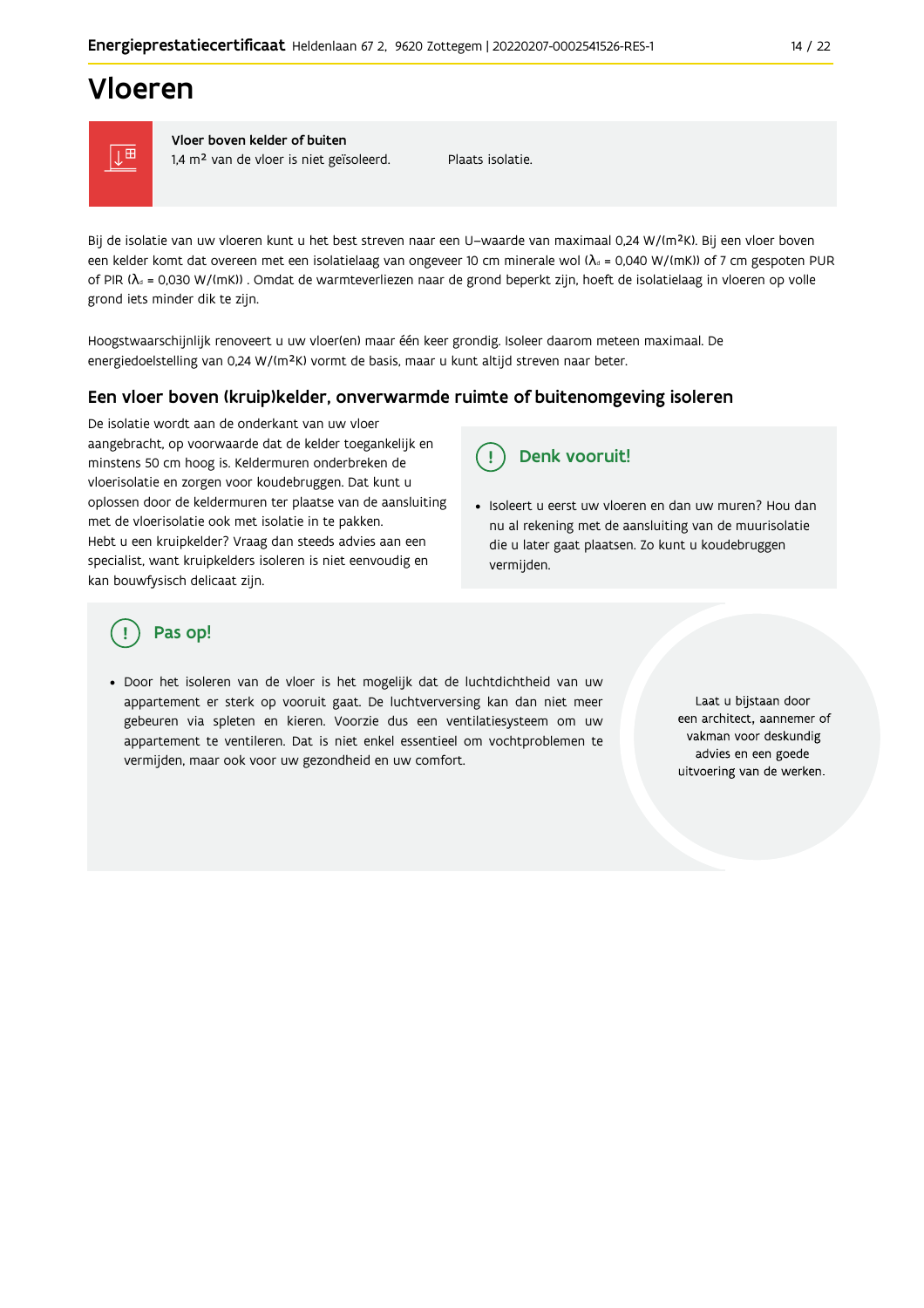#### Technische fiche van de vloeren

De energiedeskundige heeft de onderstaande gegevens ingevoerd. Bezorg die gegevens aan uw vakman.

|   | Beschrijving                 | (m <sup>2</sup> )<br>oppervlakte<br><b>Netto</b> | $\widehat{\boldsymbol{\epsilon}}$<br>maaiveld<br>onder<br>Diepte | $\widehat{\epsilon}$<br>Perimeter | U-waarde bekend (W/(m <sup>2</sup> K)) | $(m^2K/W)$<br>bekend<br>waarde<br>$\alpha$ | Isolatie         | renovatie<br>Refjaar | warming<br>Vloerve | Luchtlaag | Vloertype | waarde<br>Berekende<br>(W/(m <sup>2</sup> K)) |
|---|------------------------------|--------------------------------------------------|------------------------------------------------------------------|-----------------------------------|----------------------------------------|--------------------------------------------|------------------|----------------------|--------------------|-----------|-----------|-----------------------------------------------|
|   | Vloer boven buitenomgeving   |                                                  |                                                                  |                                   |                                        |                                            |                  |                      |                    |           |           |                                               |
| ٠ | VL <sub>2</sub>              | 1.4                                              | ٠                                                                |                                   | ۰                                      | ٠                                          | isolatie afwezig | -                    |                    | afwezig   | a         | 2,78                                          |
|   | Vloer boven verwarmde ruimte |                                                  |                                                                  |                                   |                                        |                                            |                  |                      |                    |           |           |                                               |
|   | VL1                          | 32                                               | ۰                                                                |                                   | ٠                                      | ٠                                          | isolatie afwezig | -                    |                    | afwezig   | a         | 2,04                                          |

#### Legende

a vloer niet in cellenbeton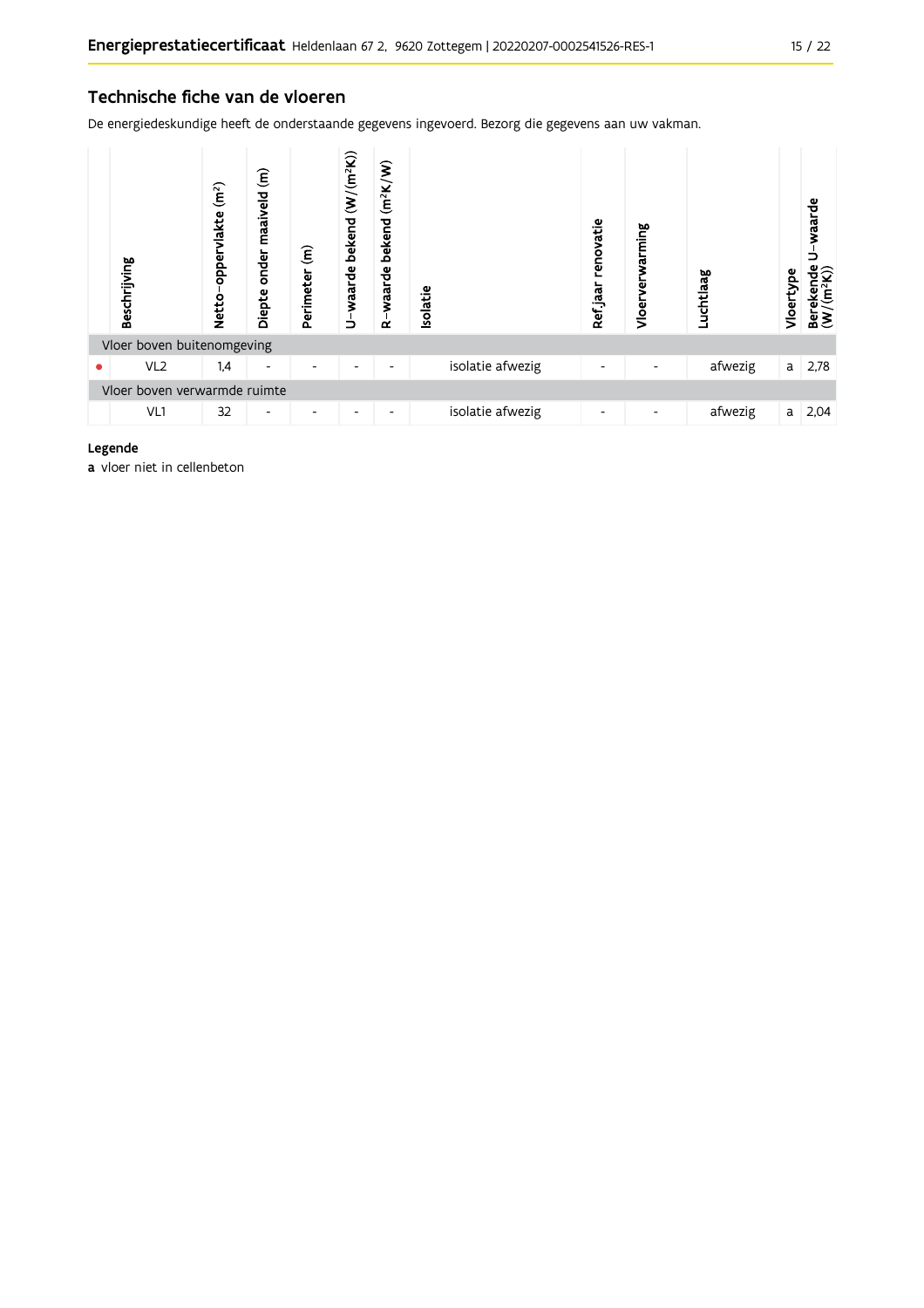# Ruimteverwarming

| Verwarming<br>100% van het appartement wordt elektrisch<br>verwarmd. | Vervang de elektrische verwarming door een lucht/water of<br>bodem/water warmtepomp<br>of een condenserende ketel. Plaats een afgiftesysteem, bij<br>voorkeur op lage temperatuur.<br>Een condenserende ketel heeft een jets slechter rendement.<br>Gemiddeld gezien zal uw energiescore met een<br>condenserende ketel, na uitvoering van alle aanbevelingen,<br>een 20-tal kWh/(m <sup>2</sup> jaar) hoger liggen dan met een<br>warmtepomp. |
|----------------------------------------------------------------------|------------------------------------------------------------------------------------------------------------------------------------------------------------------------------------------------------------------------------------------------------------------------------------------------------------------------------------------------------------------------------------------------------------------------------------------------|

Bij de renovatie van uw verwarmingsinstallatie kunt u het best kiezen voor een energiezuinig systeem. Gebruik zo veel mogelijk hernieuwbare energiebronnen.

#### Warmte opwekken op een energie-efficiënte manier

Bij uw renovatie kunt u het best kiezen voor een centraal toestel met een zo hoog mogelijk rendement en zo laag mogelijke werkingstemperatuur, zoals een warmtepomp of een condenserende ketel. Voorzie in een optimale centrale regeling, zoals een kamerthermostaat in combinatie met een buitenvoeler. Gebruik zo veel mogelijk hernieuwbare energiebronnen, zodat de zon, de lucht, de bodem of het water uw verwarmingsfactuur betalen. Andere opties zijn een warmtenet of een micro-warmte-krachtkoppeling.

#### Warmtepomp



Als uw appartement al goed geïsoleerd is en als u beschikt over oppervlakteverwarming of voldoende grote radiatoren, dan kunt u de plaatsing van een warmtepomp overwegen. Bij uw renovatie kunt u het hest kiezen een systeem voor met een seizoensprestatiefactor (SPF) van 4 of hoger.

Een warmtepomp brengt warmte uit de omgeving (lucht, water of bodem) op voldoende hoge temperatuur. 65% à 80% van de energie die de warmtepomp levert, wordt gewonnen uit de omgeving. Zo verbruikt een warmtepompinstallatie minder energie en stoot ze minder CO<sub>2</sub> uit dan een klassiek verwarmingssysteem.

#### Condenserende ketel

Condenserende ketels hebben een nominaal rendement van meer dan 100% omdat ze de warmte in de waterdamp van de afgevoerde rookgassen recupereren.

Minder positief is dat condenserende ketels vaak werken op gas of stookolie. Dat zijn fossiele brandstoffen waarvan u het gebruik het best zo veel mogelijk kunt beperken. Overweeg daarom de combinatie van een condenserende ketel met een zonneboilerinstallatie met zonnecollectoren of de koppeling van een condenserende ketel aan een warmtepomp (=hybride warmtepomp).

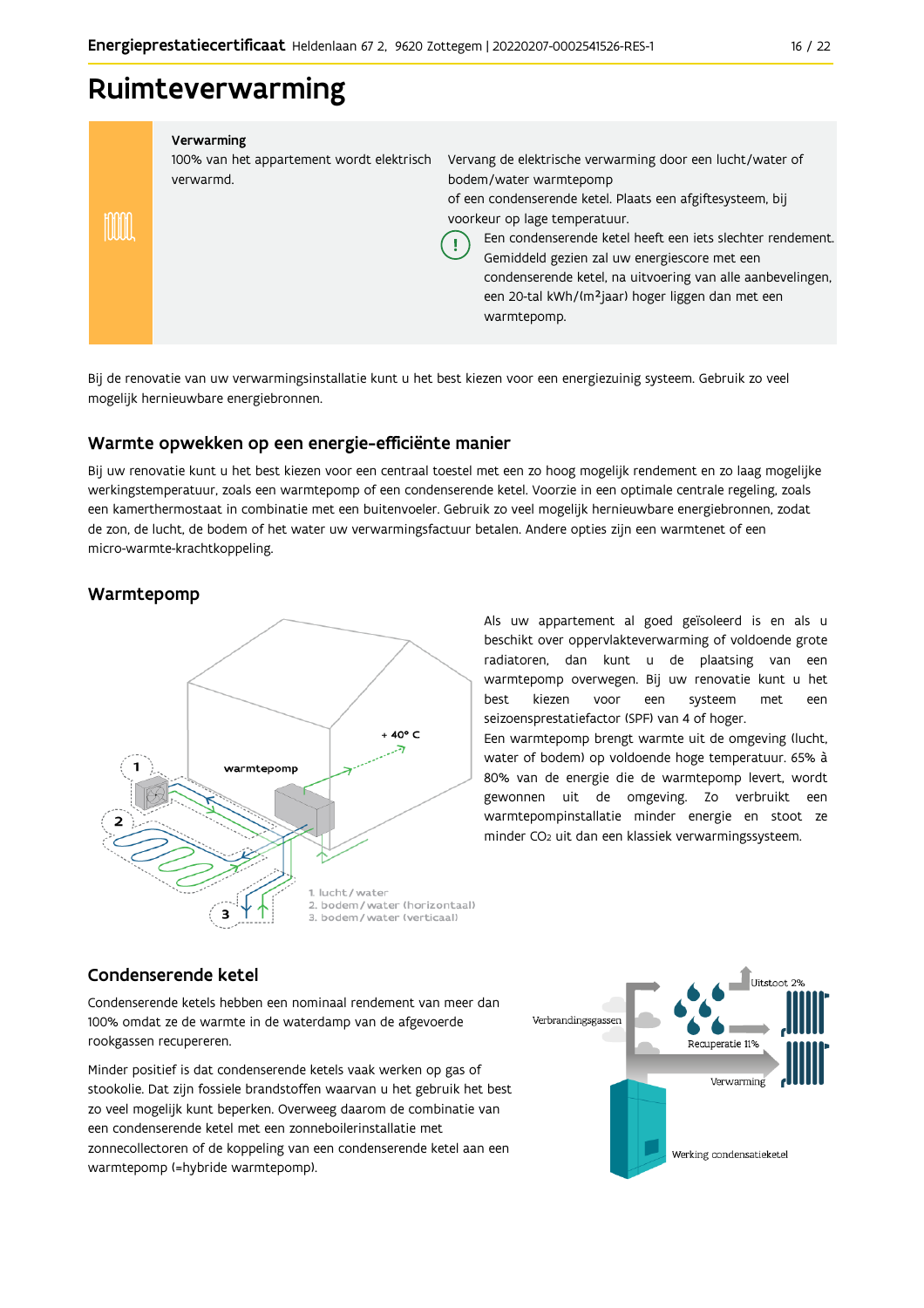#### (Micro-)warmte-krachtkoppeling

Een (micro-)warmte-krachtkoppeling is een toestel dat tegelijk elektriciteit en warmte opwekt met één enkele (fossiele) brandstof. U kunt het best met een vakman bekijken of uw appartement geschikt is voor dit soort toestel.

#### Warmtenet

Als in uw stad of gemeente al warmtenetten beschikbaar zijn of als er plannen zijn om ze in de toekomst aan te leggen, overweeg dan om op die warmtenetten aan te sluiten of om nu al de nodige aansluitingsmogelijkheden te voorzien.

## Denk vooruit!

- · Hou bij de keuze van uw verwarmingstoestel altijd rekening met de warmtevraag in de nog niet-verwarmde ruimtes.
- Vervangt u eerst uw verwarmingstoestel en gaat u dan pas isoleren? Kies in samenspraak met een vakman voor een toestel met een vermogen dat zoveel mogelijk is afgestemd op de toekomstige, en niet op de huidige, situatie. Indien het vermogen te groot is voor de gerenoveerde toestand, zal uw nieuw toestel na de renovatie aan een verminderd rendement werken.
- · Overweegt u een warmtepomp? Zorg dan eerst dat uw appartement voldoende goed geïsoleerd is. Zo kan de warmtepomp op een lage temperatuur werken en werkt ze het meest efficiënt. Ook zijn er bij een bodemwarmtepomp dan minder grondboringen nodig, hetgeen de prijs kan drukken.

#### Afgiftesysteem op lage temperatuur

Bij uw renovatie kunt u het best kiezen voor een afgiftesysteem met een zo laag mogelijke werkingstemperatuur. Er zijn twee gangbare systemen.

#### Radiatoren of convectoren op lage temperatuur

Radiatoren of convectoren op lage temperatuur zien er hetzelfde uit als de standaardvarianten, maar worden gevoed met water van maximaal 45 graden in plaats van 70 graden of meer.

#### $\bigoplus$

• Snel systeem waardoor uw appartement snel opwarmt.

#### $\bigodot$

· Radiatoren op lage temperatuur zijn iets groter en nemen dus meer ruimte in.

#### Vloer- of wandverwarming

Bij vloer- of wandverwarming wordt water van 30 tot 40 graden door leidingen in uw vloer of wand gestuwd om het op te warmen.

#### $\bigoplus$

· Hoog comfortgevoel omdat de warmte gelijkmatig over de hele ruimte wordt verspreid en de gevoelstemperatuur hoger ligt dan de luchttemperatuur.

#### ∈

· Traag systeem waardoor uw appartement maar geleidelijk aan opwarmt.

## Denk vooruit!

- · Overweegt u op lage temperatuur te verwarmen, controleer dan eerst of uw centrale verwarmingstoestel daarvoor geschikt is.
- · Bent u van plan om vloerverwarming te plaatsen, plaats dan eerst voldoende isolatie in de vloer. Hou er rekening mee dat u achteraf geen isolatie meer kunt bijplaatsen boven op de vloer.
- · Bent u van plan om wandverwarming te plaatsen, plaats dan eerst voldoende isolatie in de muur. Hou er rekening mee dat u achteraf geen isolatie meer kunt bijplaatsen aan de binnenkant.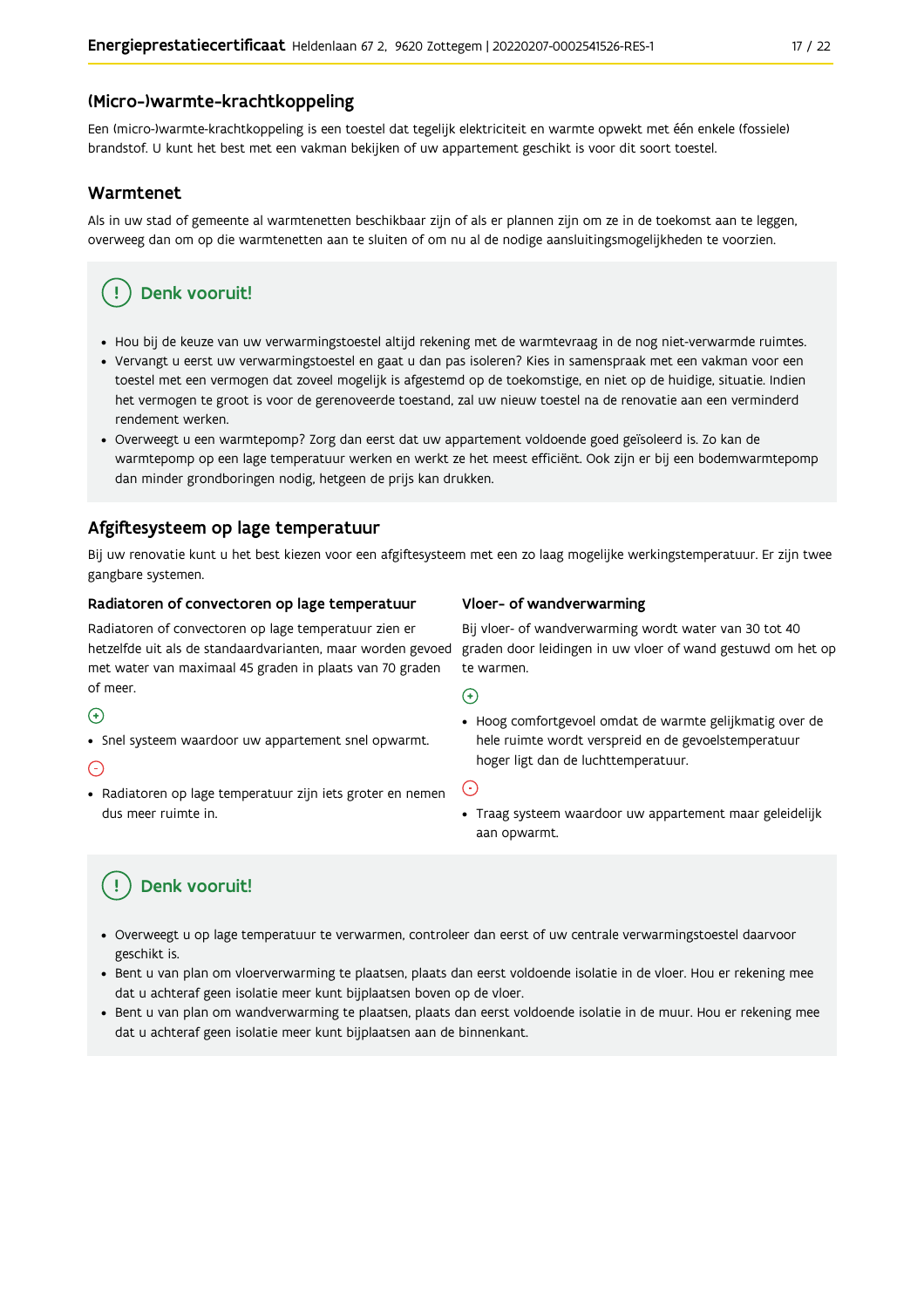#### Pas op!  $\left( \begin{array}{c} 1 \end{array} \right)$

- · Kiest u voor gefaseerd renoveren? Na bepaalde renovatiemaatregelen zult u minder hoeven te verwarmen. Hou er nu al rekening mee als u een verwarmingsoplossing kiest.
- . Let op dat u de kamerthermostaat niet plaatst tegen een buitengevel, naast een verwarmingselement of op een plaats waar veel tocht is. De regeling van uw verwarming werkt dan niet goed.

Laat u bijstaan door een architect, aannemer of vakman voor deskundig advies en een goede uitvoering van de werken.

#### Technische fiche van de ruimteverwarming

De energiedeskundige heeft de onderstaande gegevens ingevoerd. Bezorg die gegevens aan uw vakman.

#### Installaties met één opwekker

|                                      | RV1                          |  |  |
|--------------------------------------|------------------------------|--|--|
|                                      | $\circledast$                |  |  |
| Omschrijving                         | $\overline{\phantom{a}}$     |  |  |
| Type verwarming                      | decentraal                   |  |  |
| Aandeel in volume (%)                | 100%                         |  |  |
| Installatierendement (%)             | 88%                          |  |  |
| Aantal opwekkers                     | 1                            |  |  |
| Opwekking                            |                              |  |  |
|                                      | $\overline{\phantom{a}}$     |  |  |
| Type opwekker                        |                              |  |  |
| Energiedrager                        | elektriciteit                |  |  |
| Soort opwekker(s)                    | L.                           |  |  |
| Bron/afgiftemedium                   | $\overline{\phantom{a}}$     |  |  |
| Vermogen (kW)                        | $\qquad \qquad \blacksquare$ |  |  |
| Elektrisch vermogen WKK              | $\overline{a}$               |  |  |
| (kW)                                 |                              |  |  |
| Aantal (woon)eenheden                | $\overline{\phantom{a}}$     |  |  |
| Rendement                            | $\overline{\phantom{a}}$     |  |  |
| Referentiejaar fabricage             | ٠                            |  |  |
| Labels                               | ٠                            |  |  |
| Locatie                              | ÷                            |  |  |
| Distributie                          |                              |  |  |
| Externe stookplaats                  | $\overline{\phantom{0}}$     |  |  |
| Ongeïsoleerde leidingen (m)          | $\overline{\phantom{a}}$     |  |  |
| Ongeïsoleerde combilus (m)           | $\overline{\phantom{a}}$     |  |  |
| Aantal (woon)eenheden op<br>combilus |                              |  |  |
| Afgifte & regeling                   |                              |  |  |
| Type afgifte                         | $\qquad \qquad \blacksquare$ |  |  |
| Regeling                             | ٠                            |  |  |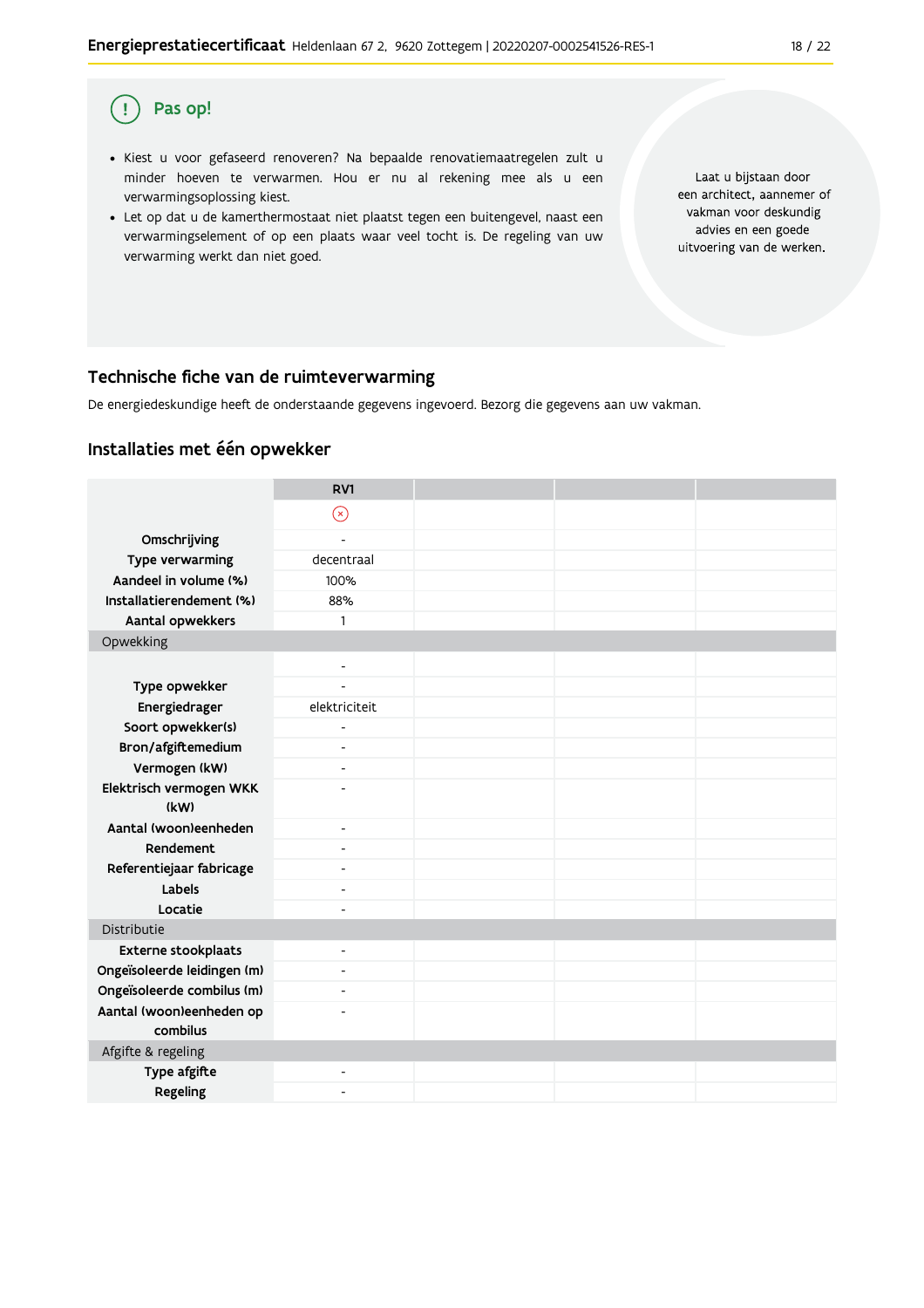# Installaties voor zonne-energie



#### Zonneboiler

Er is geen zonneboiler aanwezig.

Onderzoek de mogelijkheid om een zonneboiler te plaatsen. Raadpleeg hiervoor de zonnekaart of vraag raad aan een vakman.

Zonnepanelen Er zijn geen zonnepanelen aanwezig.

Onderzoek de mogelijkheid om zonnepanelen te plaatsen. Raadpleeg hiervoor de zonnekaart of vraag raad aan een vakman.

De zonnekaart berekent automatisch het zonnepotentieel voor uw gebouw en geeft een indicatie van het aantal zonnepanelen of zonnecollectoren dat u op het dak zou kunnen plaatsen.

Let op: de zonnekaart gaat uit van het elektriciteits- en watergebruik van een standaardgezin. Hou er bij de bepaling van de grootte van de te plaatsen installatie rekening mee dat het elektriciteits- en watergebruik van uw gebouw kan afwijken.

Voor meer informatie over de berekening van het zonnepotentieel kunt u terecht op de zonnekaart via www.energiesparen.be/zonnekaart.

#### Zonnepanelen

Zonnepanelen (ook wel fotovoltaïsche panelen of PV-panelen genoemd) zetten de energie van de zon om in elektriciteit.

Bij de bepaling van het aantal te plaatsen zonnepanelen kunt u ervoor kiezen om alleen uw eigen elektriciteitsverbruik te dekken of om meteen het volledige beschikbare dakoppervlak te benutten.

Om de zonnepanelen optimaal te laten renderen, plaatst u ze tussen oostelijke en westelijke richting onder een hoek van 20° tot 60°.

#### Zonneboiler

Zonnecollectoren zetten de energie van de zon om in warmte. Een zonneboilerinstallatie bestaat uit zonnecollectoren op het dak en een opslagvat voor warm water. Een zonneboiler verwarmt een deel van het sanitair warm water met gratis zonnewarmte. Als de installatie voldoende groot is, kan ze ook in een deel van uw behoefte voor ruimteverwarming voorzien. Hou er wel rekening mee dat een zonnecollector het hoogste rendement behaalt in de zomer. Het rendement in de winter ligt beduidend lager.

Om de zonnecollectoren optimaal te laten renderen, plaatst u ze tussen oostelijke en westelijke richting onder een hoek van 20° tot 60°.



1. Zonnepaneel | 2. Omvormer | 3. Elektrische toestellen



1. Zonnecollector | 2. Opslagvat zonneboiler | 3. Sanitair warm water | 4. Afgifte-element voor ruimteverwarming (optioneel)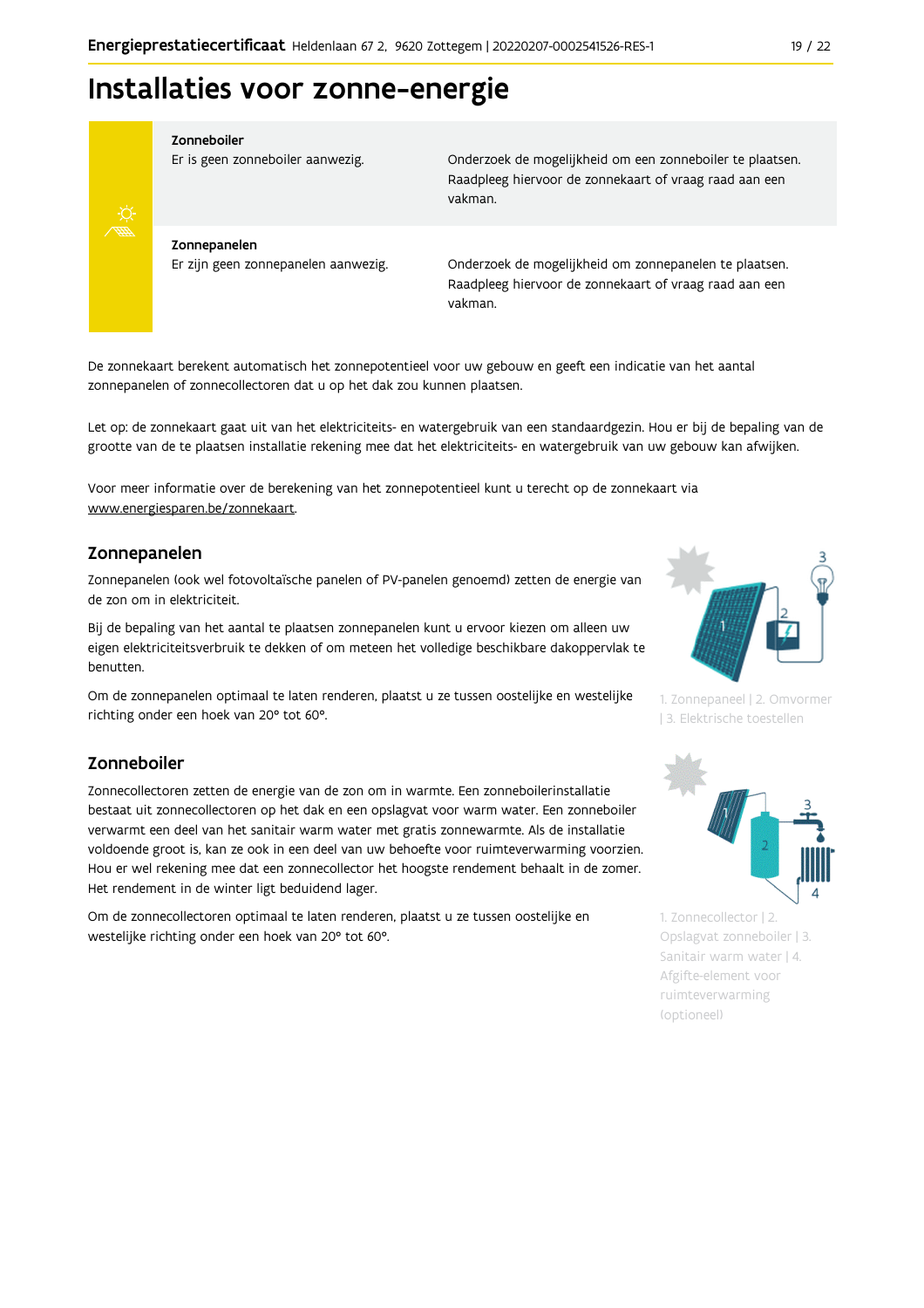#### Ţ Denk vooruit!

- · Zorg ervoor dat het dak waarop u de zonnepanelen of zonnecollectoren plaatst, goed is geïsoleerd. Als de installaties geplaatst zijn, kunt u het dak alleen nog aan de onderkant isoleren.
- · De groenste én de goedkoopste stroom is de stroom die u niet verbruikt. Probeer daarom eerst overbodig elektriciteitsverbruik te vermijden door bijvoorbeeld het sluimerverbruik te verminderen.
- · Beperk ook het gebruik van sanitair warm water door gebruik te maken van een spaardouchekop, een debietbegrenzer of een douchewarmtewisselaar.

#### Pas op! ( !

- · Schaduw van gebouwen, bomen en schoorstenen vermindert de opbrengst van zonnepanelen en zonnecollectoren.
- Informeer bij uw gemeentebestuur of u een bouwvergunning moet aanvragen voor de plaatsing van zonnepanelen of zonnecollectoren.

Laat u bijstaan door een architect, aannemer of vakman voor deskundig advies en een goede uitvoering van de werken.

#### Technische fiche van de installaties op zonne-energie

Geen installaties op zonne-energie aanwezig.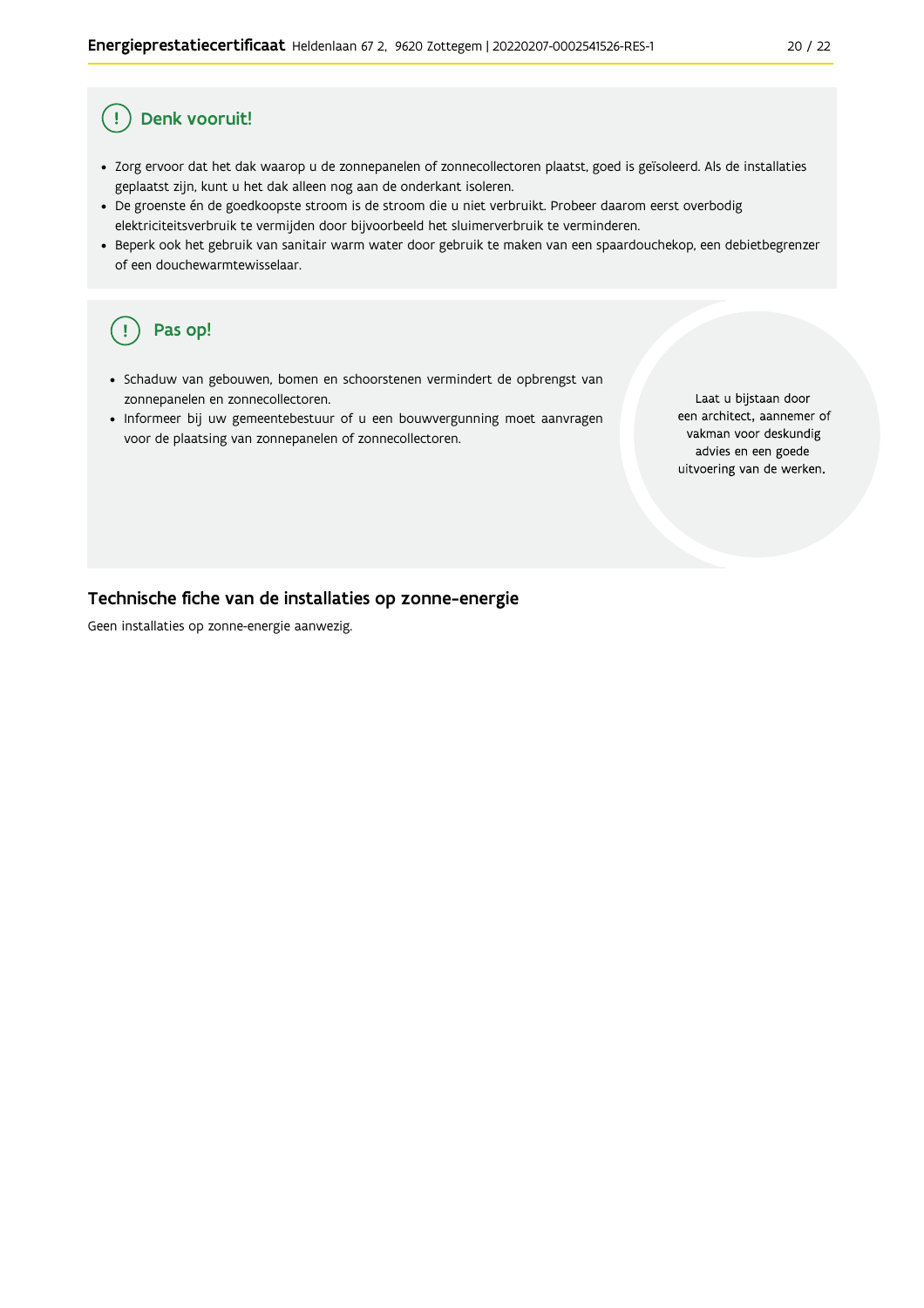# Overige installaties

#### Sanitair warm water



Uw appartement beschikt niet over een zonneboiler. Overweeg de plaatsing van een zonneboiler of warmtepompboiler. Daarmee kunt u energie besparen.

|                                    | SWW1                     |  |
|------------------------------------|--------------------------|--|
| <b>Bestemming</b>                  | keuken en badkamer       |  |
| Opwekking                          |                          |  |
| Soort                              | individueel              |  |
| Gekoppeld aan ruimteverwarming     | neen                     |  |
| Energiedrager                      | elektriciteit            |  |
| Type toestel                       | elektrische              |  |
|                                    | weerstandsverwarming     |  |
| Referentiejaar fabricage           | $\blacksquare$           |  |
| Energielabel                       | $\overline{\phantom{0}}$ |  |
| Opslag                             |                          |  |
| Aantal voorraadvaten               | 1                        |  |
| Aantal (woon)eenheden              |                          |  |
| Volume (I)                         | <b>1501</b>              |  |
| Omtrek (m)                         |                          |  |
| Hoogte (m)                         |                          |  |
| Isolatie                           | onbekend                 |  |
| Label                              |                          |  |
| Opwekker en voorraadvat één geheel | neen                     |  |
| Distributie                        |                          |  |
| Type leidingen                     | gewone leidingen         |  |
| Lengte leidingen (m)               | > 5m                     |  |
| Isolatie leidingen                 |                          |  |
| Aantal (woon)eenheden op leidingen | -                        |  |

#### Ventilatie

 $\frac{\circledcirc}{\circ}$ Uw appartement beschikt mogelijk niet over voldoende ventilatievoorzieningen. Een goede ventilatie is echter noodzakelijk om een gezond binnenklimaat te garanderen. Voorzie bij uw renovatie daarom in een ventilatiesysteem. Om energie te besparen, kunt u het best kiezen voor een systeem met vraagsturing of warmteterugwinning.

| Type ventilatie | geen of onvolledig |
|-----------------|--------------------|
|                 |                    |

#### **Koeling**

Uw appartement heeft kans op oververhitting. Overweeg buitenzonwering om de zon zoveel mogelijk buiten te houden tijdens de zomer. Vermijd de plaatsing van een koelinstallatie, want die verbruikt veel energie.

Koelinstallatie

afwezig